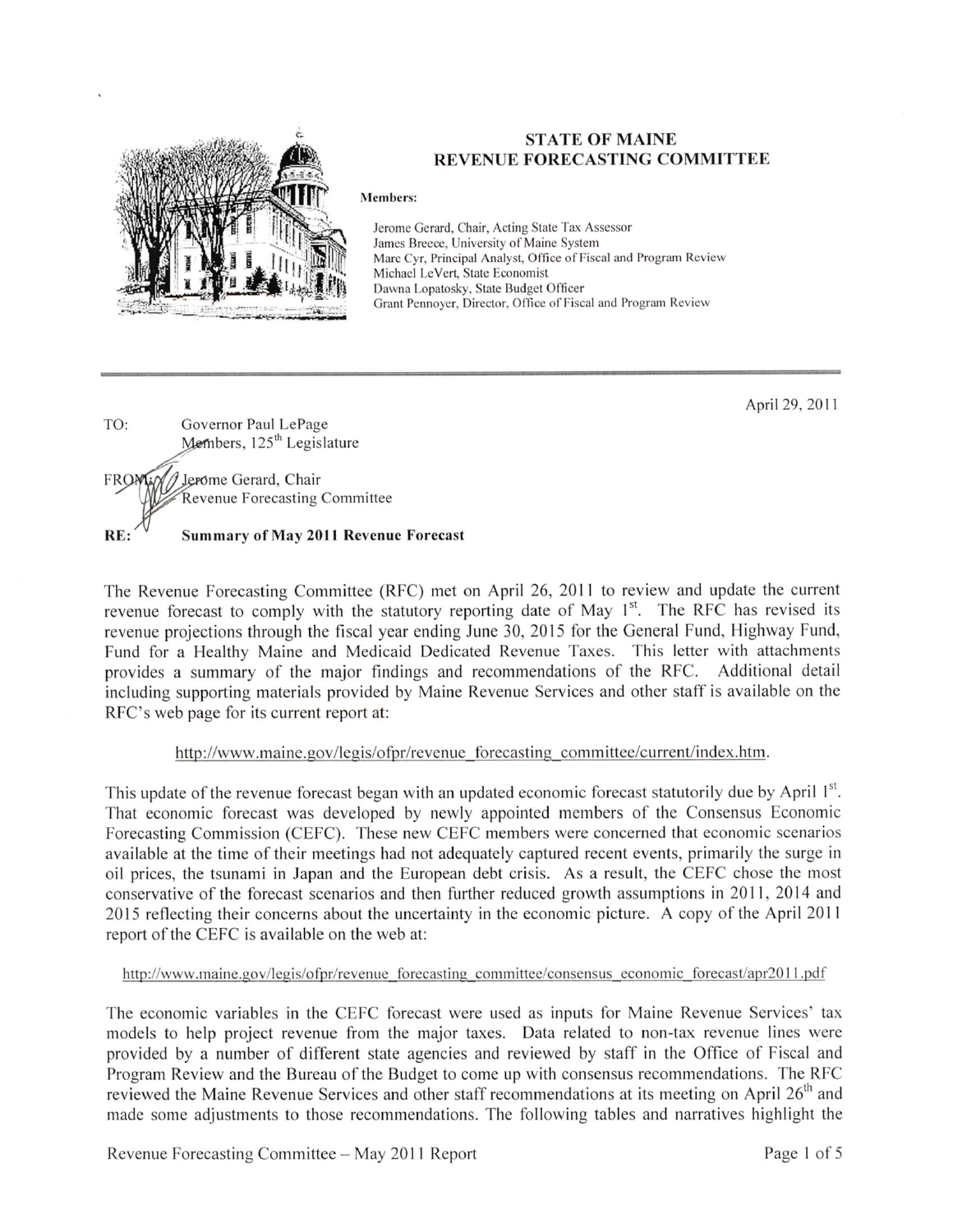changes to each of the major funds and revenue sources included in this May 2011 update to the revenue forecast of the RFC. More detail on each of the funds and revenue sources is provided in the attachments to this letter and in materials posted at the links provided earlier.

|                         | <b>FY10</b> Actual | <b>FY11</b>     | <b>FY12</b>     | <b>FY13</b>      | <b>FY14</b>      | <b>FY15</b>      |
|-------------------------|--------------------|-----------------|-----------------|------------------|------------------|------------------|
| Current Forecast        | \$2,755,682,500    | \$2,883,974,711 | \$2,945,349,312 | \$3,095,981,497  | \$3,289,658,085  | \$3,425,650,856  |
| Annual Growth           | $-2.0\%$           | 4.7%            | 2.1%            | 5.1%             | 6.3%             | 4.1%             |
| Net Inc. (Dec.)         |                    | \$12,089,813    | (S4, 795, 787)  | $(\$42,204,219)$ | $(\$85,742,256)$ | $(\$83,770,167)$ |
| <b>Revised Forecast</b> | \$2,755,682,500    | \$2,896,064,524 | \$2,940,553,525 | \$3,053,777,278  | \$3,203,915,829  | \$3,341,880,689  |
| Annual Growth           | $-2.0\%$           | 5.1%            | 1.5%            | 3.9%             | 4.9%             | 4.3%             |

### **General Fund Summary**

General Fund revenue estimates (also refer to Attachment A) are being revised upward by \$12.1 million in FY11 and then downward by \$47.0 million for the 2012-2013 biennium. The effects of the slower growth assumptions in the underlying economic forecast are most pronounced in the revisions to General Fund revenue reducing previous projections by a total of \$169.5 million for the 2014-2015 biennium. The economic forecast includes some recognition of stronger than previously projected growth in income affecting both sales tax and individual income tax, driving them upward in the shortterm. However, the impact of the non-tax model forecasts in this update produce significant negative reductions in Targeted Case Management revenue, fine revenue and lottery revenue that are major factors in the net decrease of this forecast through the end of the 2012-2013 biennium.

Sales and Use Tax, even after netting out the reductions to the Service Provider Tax portion of the sales tax forecast of the tax models, is forecast upward each year of the forecast period. This increase is the result of the net effect of the changes in the several economic assumptions used in the sales tax model, which at least in the recent past have been consistent with actual experience. The combined net increase for the forecast of these 2 major tax lines is \$9.3 million in FY11, \$10.2 million in FY12, \$4.3 million in FY13 and \$6.2 for the 2014-2015 biennium. **This category is subject to the greatest downside risk, if oil prices affecting heating oil and motor fuel prices do not recede from the current high levels.**

Individual Income Tax projections are projected upward strongly in FY11 (\$27.3 million) and FY12 (\$7.4 million) before the slower income growth projections of the economic forecast turn the revisions negative. Individual Income Tax revenue estimates are reduced by \$14.3 million in FY13, \$58.6 million in FY14 and \$59.0 million in FY15.

Corporate Income Tax revenue has been a very volatile revenue source and difficult to predict due to the dominance of a few very large multinational corporations. The downward adjustments in this forecast are attributable to three factors; (1) a corporate income tax audit has resulted in a series of refunds totaling \$7.3 million that will be issued by the end of FY11, (2) a major corporate filer has publically reported that it will reduce its retail activities in Maine during 2011 and (3) the new economic forecast assumes corporate profits will be flat or declining in 2011 and 2012.

The net changes to the income and sales tax categories summarized above that affect revenue sharing transfers will result in an increase in the amounts transferred for municipal revenue sharing in FY11 (\$2.0 million) and in FY12 (\$0.5 million), but will begin to decrease thereafter with annual decreases of \$1.3 in FY13, \$3.2 million in FY14 and \$3.3 million in FY15.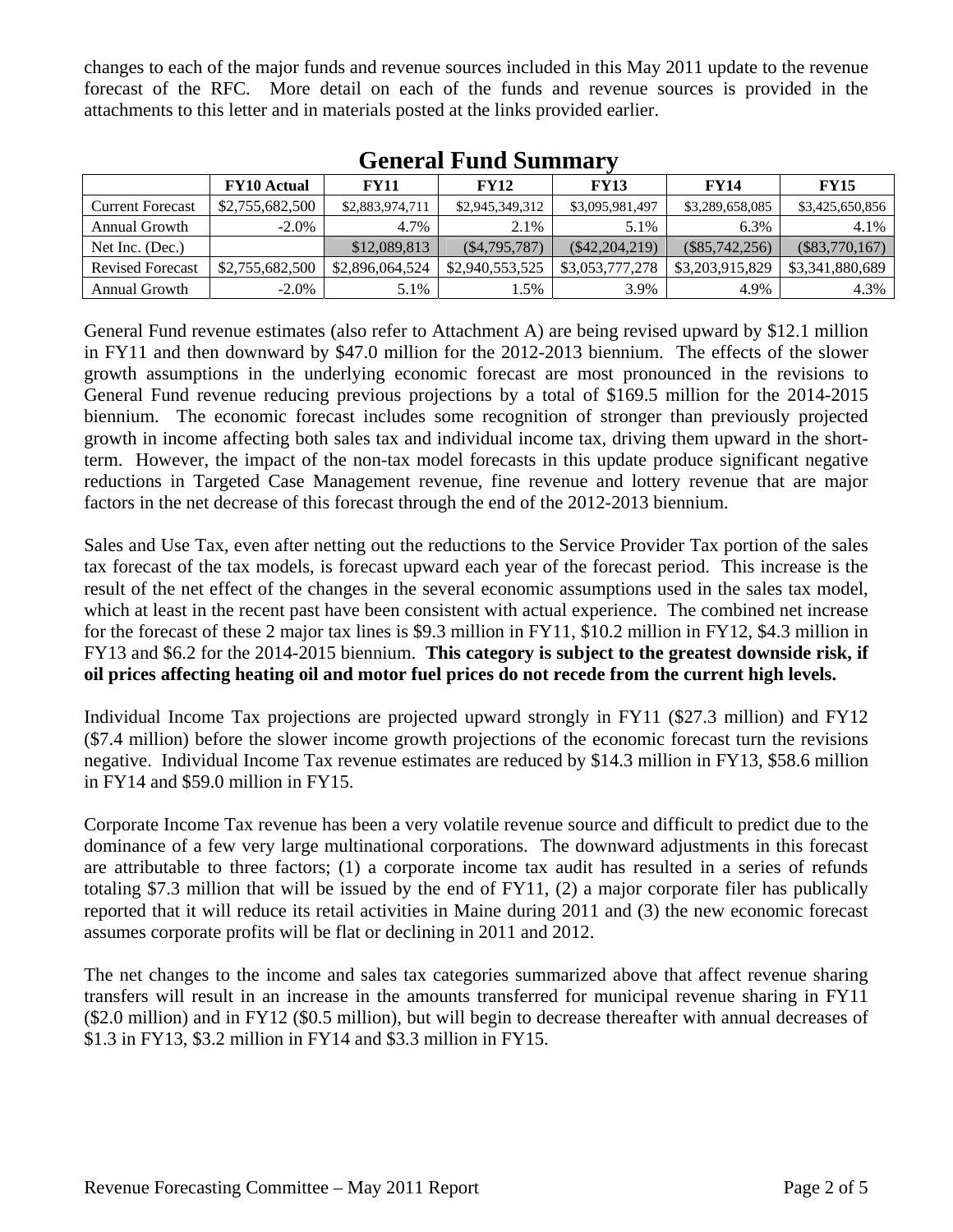The estimates of Estate Tax collections are being reduced as a result of updated data from actual estate tax filings with the exception of the current fiscal year. In early March of this year, Maine received a single estate tax payment of approximately \$5.8 million. That payment is recognized as a one-time event and offsets the other technical adjustments in this forecast for FY11 only, producing a \$2.1 million positive adjustment. Beginning in FY12, estimates are revised downward by \$5.1 million in FY12, \$7.7 million in FY13 and by \$15.4 million for the 2014-2015 biennium.

Other net General Fund changes decrease revenue estimates by \$17.4 million in FY11, \$4.5 million in FY12, \$4.3 million in FY13 and \$26.3 million for the 2014-2015 biennium. Additional detail of these changes is provided in Attachment A and on the RFC's web page. Some of the major changes and their impact on the 3-year period affecting the current 2012-2013 Biennial Budget include:

- Targeted Case Management revenue recorded by the Department of Health and Human Services from internal Medicaid billings is reduced by more than \$8 million each fiscal year for a 3-year total of \$25.8 million based on departmental policy decisions, concerns about the allowable nature of these costs and reductions in claims;
- Fines, Forfeits and Penalties, primarily collected by the Judicial Department, are reduced over the 3-year period by \$7.1 million due to significant declines in various violations, which is assumed to be related to budget issues affecting law enforcement activities;
- Transfers from Lottery Commission are reduced by \$6.4 million with the largest impact on the current year due primarily to the lack of significant jackpots in the multistate games;
- Transfers to Tax Relief Programs are adjusted upward by \$8.3 million, primarily due to revised estimates for the Circuitbreaker program claims; and
- Milk-related revenue items, the Milk Handling Fee and the Transfer to the Maine Milk Pool that are inversely affected by a new milk price forecast that projects higher milk prices, result in a net increase of \$3.3 million over the 3-year current budget period.

|                         | <b>FY10 Actual</b> | <b>FY11</b>   | <b>FY12</b>   | <b>FY13</b>   | <b>FY14</b>   | <b>FY15</b>   |
|-------------------------|--------------------|---------------|---------------|---------------|---------------|---------------|
| <b>Current Forecast</b> | \$311,190,374      | \$307,728,807 | \$315,026,156 | \$320,369,844 | \$326,885,858 | \$333,029,695 |
| Annual % Growth         | $-4.0\%$           | $-5.1\%$      | $2\%$         | 4.1%          | 3.8%          | 4.0%          |
| Net Increase (Decrease) |                    | \$560,326     | \$1,331,284   | \$3,264,407   | \$2,306,876   | \$832,667     |
| <b>Revised Forecast</b> | \$311,190,374      | \$308,289,133 | \$316,357,440 | \$323,634,251 | \$329,192,734 | \$333,862,362 |
| Annual % Growth         | $-4.0\%$           | $-0.9\%$      | 2.6%          | 2.3%          | $.7\%$        | 1.4%          |

## **Highway Fund Summary**

Highway Fund revenue estimates (also refer to Attachment B and the RFC's web page) are revised upward by \$0.6 million in FY11, \$1.3 million in FY12, \$3.3 million in FY13 and \$3.1 million for the 2014-2015 biennium.

The Fuel Taxes category is revised relatively modestly in this forecast, decreasing by \$0.3 million in FY11 and increasing by \$0.5 million in FY12, \$2.1 million in FY13, and \$1.2 million for the 2014-2015 biennium. Economic assumptions related to aggregate Personal Income growth, Consumer Price Index changes and changes in oil and energy prices interacted to produce modest net changes in the projections. **However, as with the forecast for the Sales and Use Tax, this projection presents a very significant downside risk to the forecast, if fuel prices do not decline consistent with the underlying forecast.**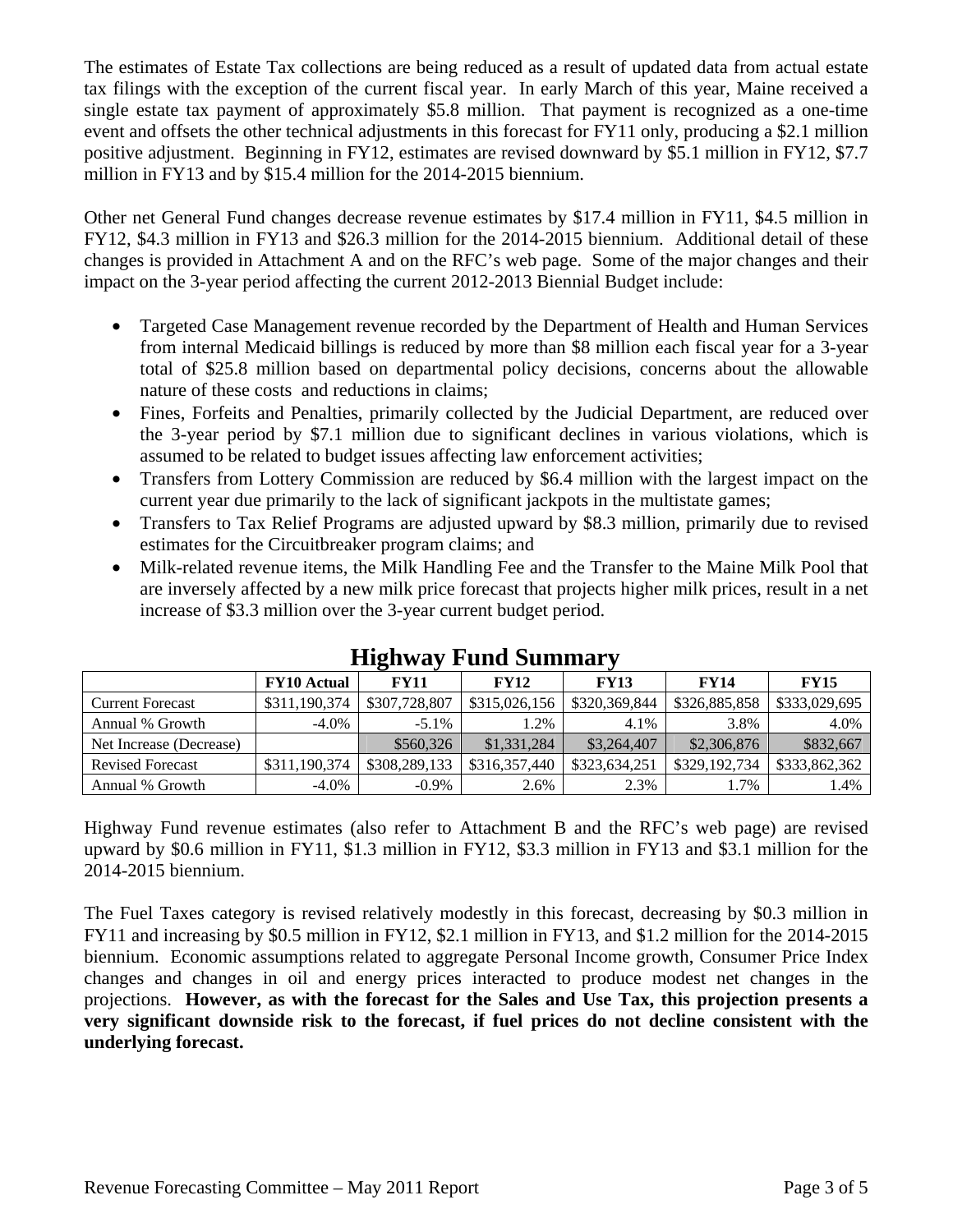The most significant change in this update to the Highway Fund revenue forecast relates to Long-term Trailer Registration Fees. This revenue source was over budget by \$2.8 million through March, some of which represented earlier payments than projected, but this surge in these fees is a positive sign generally indicating a recovery in the number of trailers being registered as a result of additional shipping needs. As a result, this revenue source is revised upward by \$1.0 million in each year of the forecast.

The remaining adjustments to Highway Fund revenue are very small with both some minor positive adjustments and minor negative adjustments based on current experience and updated data.

|                         | <b>FY10</b> Actual | <b>FY11</b>  | <b>FY12</b>  | <b>FY13</b>   | <b>FY14</b>   | <b>FY15</b>   |
|-------------------------|--------------------|--------------|--------------|---------------|---------------|---------------|
| <b>Current Forecast</b> | \$57,560,142       | \$52,794,093 | \$53,459,128 | \$54,592,171  | \$60,472,838  | \$60,146,432  |
| Annual % Growth         | $-15.9\%$          | $-22.8%$     | .3%          | 2.1%          | 10.8%         | $-0.5%$       |
| Net Increase (Decrease) |                    | \$1,592,106  | \$2,336      | $(\$238,344)$ | $(\$257,196)$ | $(\$264,960)$ |
| <b>Revised Forecast</b> | \$57,560,142       | \$54,386,199 | \$53,461,464 | \$54,353,827  | \$60,215,642  | \$59,881,472  |
| Annual % Growth         | $-15.9\%$          | $-5.5\%$     | $-1.7\%$     | $.7\%$        | 10.8%         | $-0.6\%$      |

## **Fund for a Healthy Maine Summary**

Fund for a Healthy Maine (FHM) revenue estimates (also refer to Attachment C and additional detail on the RFC's web page) are increased in FY11 by \$1.6 million based on actual payments received this April. The actual decline in national cigarette sales was less than the roughly 7% decline originally projected, producing a smaller reduction from the Volume Adjustment under the Master Settlement Agreement. Also of note, Philip Morris departed from past practice this year and withheld, as disputed, a portion of its payment amount, consistent with the assumptions in the December 2010 forecast.

**Despite the change in the actual collections base, which would otherwise increase future projections based on no updates to the future growth assumptions, the RFC is not adjusting the future fiscal years upward at this time. A significant potential downside risk exists related to a pending legal ruling regarding prior payments made to the States and the applicability of the Non-Participating Manufacturers (NPM) Adjustment to those payments. This forecast does not reflect this downside risk that could reduce Maine's April 2012 payments by an amount ranging between roughly \$9 million and \$28.5 million depending on the number of prior years affected by the awaited ruling. Note that future years' payments may also be affected by the ruling.** 

FHM's share of Racino Revenue is being reduced in FY13, which is consistent with the revisions that lowered the General Fund's share of this revenue source downward. While the decline in the General Fund was offset by the assumption that the new Oxford Casino will become operational in July of 2013, the FHM does not receive a share of those new revenues.

|                         | ivicuicalu/ivialileCate Deulcated Revellue Taxes Sullilliai v |                 |               |               |               |               |  |  |  |  |  |  |  |
|-------------------------|---------------------------------------------------------------|-----------------|---------------|---------------|---------------|---------------|--|--|--|--|--|--|--|
|                         | <b>FY10</b> Actual                                            | <b>FY11</b>     | <b>FY12</b>   | <b>FY13</b>   | <b>FY14</b>   | <b>FY15</b>   |  |  |  |  |  |  |  |
| <b>Current Forecast</b> | \$140,012,817                                                 | \$151,258,238   | \$151,258,238 | \$151,258,238 | \$151,258,238 | \$151,258,238 |  |  |  |  |  |  |  |
| Annual % Growth         | .4%                                                           | 9.6%            | 8.0%          | $0.0\%$       | $0.0\%$       | 0.0%          |  |  |  |  |  |  |  |
| Net Increase (Decrease) |                                                               | $(\$3,380,169)$ | \$0           | \$0           | \$0           | \$0           |  |  |  |  |  |  |  |
| <b>Revised Forecast</b> | \$140,012,817                                                 | \$147,878,069   | \$151,258,238 | \$151,258,238 | \$151,258,238 | \$151,258,238 |  |  |  |  |  |  |  |
| Annual % Growth         | .4%                                                           | 5.6%            | 2.3%          | $0.0\%$       | $0.0\%$       | $0.0\%$       |  |  |  |  |  |  |  |

### **Medicaid/MaineCare Dedicated Revenue Taxes Summary**

**Medicaid/MaineCare Dedicated Revenue Taxes** revenue estimates (also refer to Attachment D) are revised downward on a one-time basis by \$3.4 million in FY11 based on actual payments to date.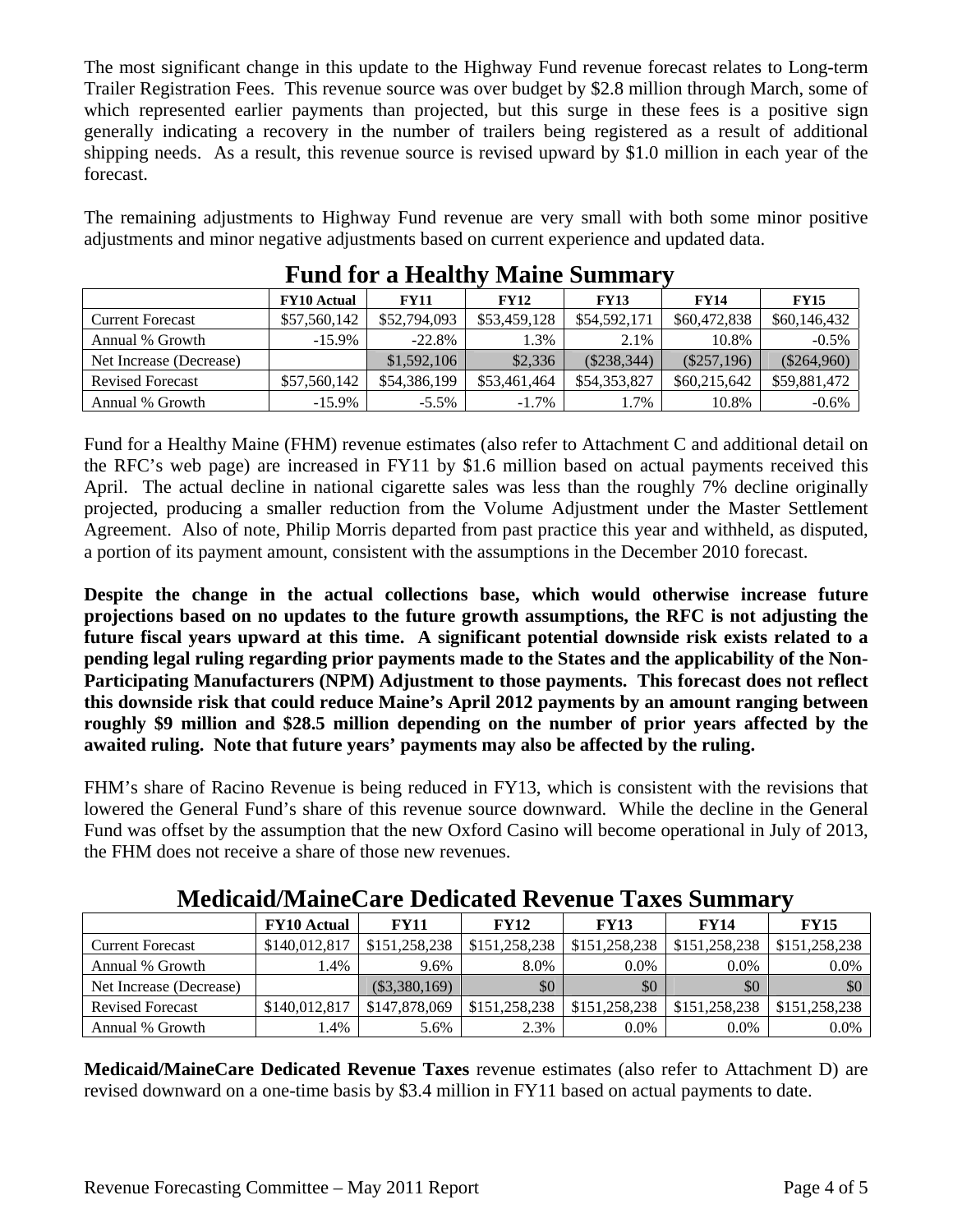### **Conclusion**

Finally, the CEFC and the RFC have once again provided forecasts in a highly volatile economic environment. At the start of the calendar year it appeared that the economic recovery was gaining strength and transitioning into a self-sustaining economic expansion. Over the course of the last 10 weeks unrest in the Middle East has quickly driven oil prices above \$110 a barrel and gasoline prices toward \$4 a gallon. If energy prices remain elevated or increase more, the summer tourism season will be negatively impacted and the fragile economic recovery could once again stall or worse, enter into a new recession. The economic and revenue forecasts presented to you today assume energy prices will quickly recede during the current quarter. If energy prices remain elevated and volatile, the new revenue forecast is at risk.

#### Attachments

cc: Members, Revenue Forecasting Committee Members, Consensus Economic Forecasting Commission John McGough, Chief of Staff, Governor's Office Sawin Millett, Commissioner, DAFS Clerk of the House Secretary of the Senate David Boulter, Executive Director, Legislative Council Legislative Staff Office Directors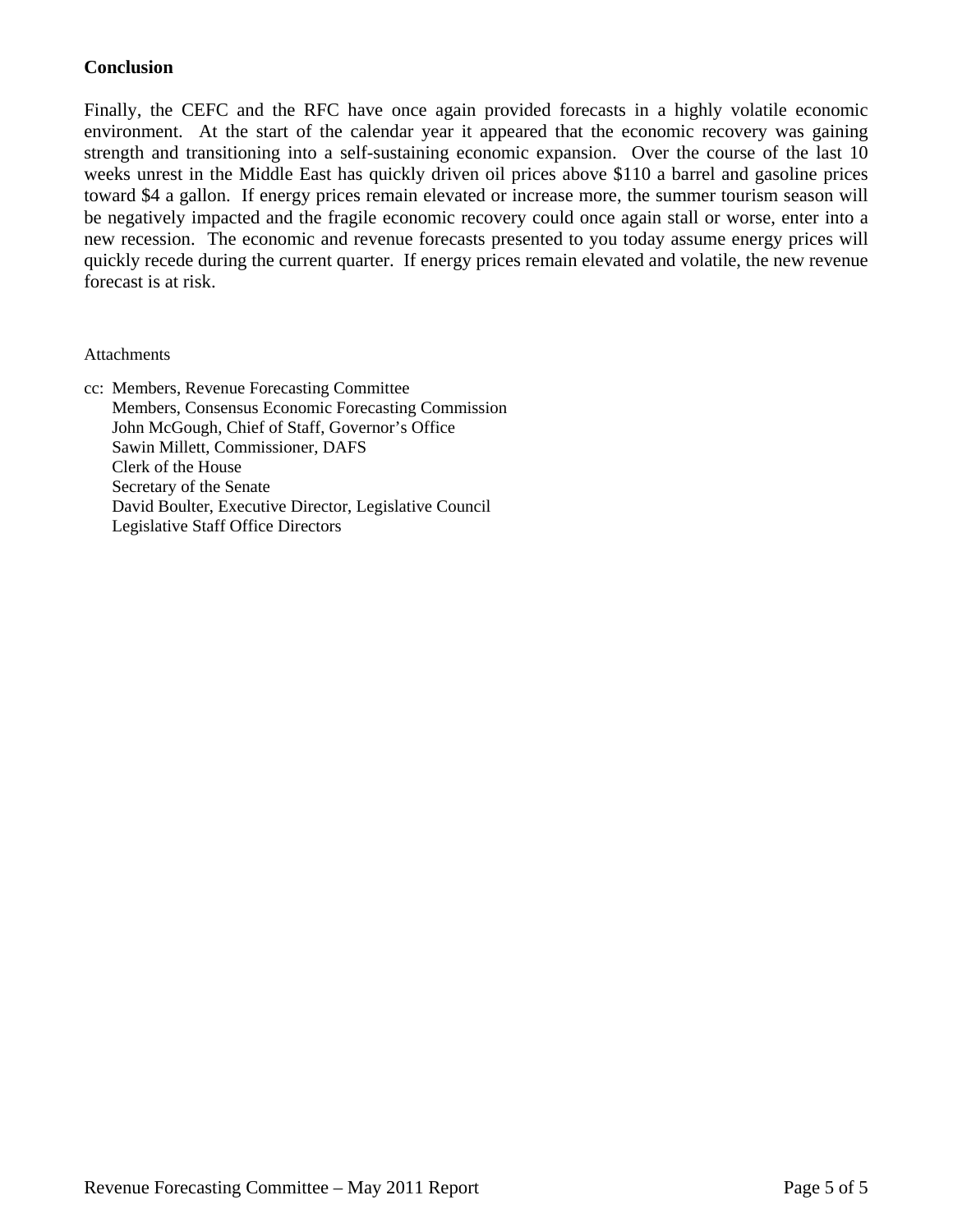### **REVENUE FORECASTING COMMITTEE RECOMMENDATIONS - MAY 2011**

| Source                                  | FY07 Actual     | FY08 Actual     | % Chg.   | FY09 Actual     | % Chg.   |                |          | FY10 Actual % Chg. FY11 Budget % Chg. |          | Recom. Chg.    | FY11 Revised % Chg. |          |
|-----------------------------------------|-----------------|-----------------|----------|-----------------|----------|----------------|----------|---------------------------------------|----------|----------------|---------------------|----------|
| Sales and Use Tax                       | 971,455,721     | 983,057,278     | 1.2%     | 921,823,720     | $-6.2%$  | 897,938,873    | $-2.6%$  | 904,850,262                           | 0.8%     | 11,896,045     | 916,746,307         | 2.1%     |
| Service Provider Tax                    | 49,400,532      | 52,100,664      | 5.5%     | 52,812,595      | 1.4%     | 56,086,391     | 6.2%     | 57,814,486                            | 3.1%     | (2,600,000)    | 55,214,486          | $-1.6%$  |
| Individual Income Tax                   | 1,464,928,346   | 1,558,032,961   | 6.4%     | 1,365,437,729   | $-12.4%$ | 1,298,036,055  | $-4.9\%$ | 1,365,364,302                         | 5.2%     | 27,338,000     | 1,392,702,302       | 7.3%     |
| Corporate Income Tax                    | 183,851,533     | 184,514,568     | 0.4%     | 143,085,966     | $-22.5%$ | 175,292,433    | 22.5%    | 200,490,112                           | 14.4%    | (7,307,848)    | 193,182,264         | 10.2%    |
| Cigarette and Tobacco Tax               | 158,953,466     | 150,499,432     | $-5.3%$  | 144,424,712     | $-4.0%$  | 149,066,678    | 3.2%     | 146,209,555                           | $-1.9%$  | $\mathbf{0}$   | 146,209,555         | $-1.9%$  |
| <b>Insurance Companies Tax</b>          | 74,452,542      | 72,292,532      | $-2.9%$  | 79,770,431      | 10.3%    | 80,019,145     | 0.3%     | 76,765,000                            | $-4.1%$  | $\theta$       | 76,765,000          | $-4.1%$  |
| <b>Estate Tax</b>                       | 54,820,038      | 39,890,577      | $-27.2%$ | 31,819,188      | $-20.2%$ | 31,209,840     | $-1.9%$  | 42,978,079                            | 37.7%    | 2,074,708      | 45,052,787          | 44.4%    |
| Other Taxes and Fees *                  | 143,921,436     | 140,215,511     | $-2.6%$  | 148,909,575     | 6.2%     | 149,592,993    | 0.5%     | 149,281,382                           | $-0.2%$  | 390,707        | 149,672,089         | 0.1%     |
| Fines, Forfeits and Penalties           | 41,415,132      | 44,465,534      | 7.4%     | 44,024,462      | $-1.0%$  | 32,787,060     | $-25.5%$ | 31,133,161                            | $-5.0%$  | (2,333,822)    | 28,799,339          | $-12.2%$ |
| Income from Investments                 | 1,215,836       | 1,074,143       | $-11.7%$ | 1,100,129       | 2.4%     | 265,091 -75.9% |          | 27,332                                | $-89.7%$ | 217,795        | 245,127             | $-7.5%$  |
| <b>Transfer from Lottery Commission</b> | 50,624,741      | 49,491,086      | $-2.2%$  | 49,839,434      | 0.7%     | 52, 201, 531   | 4.7%     | 52,034,250                            | $-0.3%$  | (3,000,000)    | 49,034,250          | $-6.1%$  |
| Transfers to Tax Relief Programs *      | (110,993,852)   | (114, 564, 757) | $-3.2%$  | (122, 931, 820) | $-7.3%$  | (113,604,930)  | 7.6%     | (112,087,945)                         | 1.3%     | (1,898,648)    | (113,986,593)       | $-0.3%$  |
| Transfer to Municipal Rev. Sharing      | (130, 490, 756) | (135,820,175)   | $-4.1%$  | (102, 160, 745) | 24.8%    | (97, 425, 079) | 4.6%     | (89, 975, 242)                        | 7.6%     | (1,955,103)    | (91, 930, 345)      | 5.6%     |
| Other Revenue *                         | 66,040,674      | 62,569,638      | $-5.3%$  | 53,412,918      | $-14.6%$ | 44,216,420     | $-17.2%$ | 59,089,977                            | 33.6%    | (10, 732, 021) | 48,357,956          | 9.4%     |
| <b>Total - General Fund Revenue</b>     | 3,019,595,389   | 3,087,818,992   | 2.3%     | 2,811,368,295   | $-9.0\%$ | 2,755,682,500  | $-2.0\%$ | 2,883,974,711                         | 4.7%     | 12,089,813     | 2,896,064,524       | 5.1%     |

\* Additional detail provided on pages 4, 5 and 6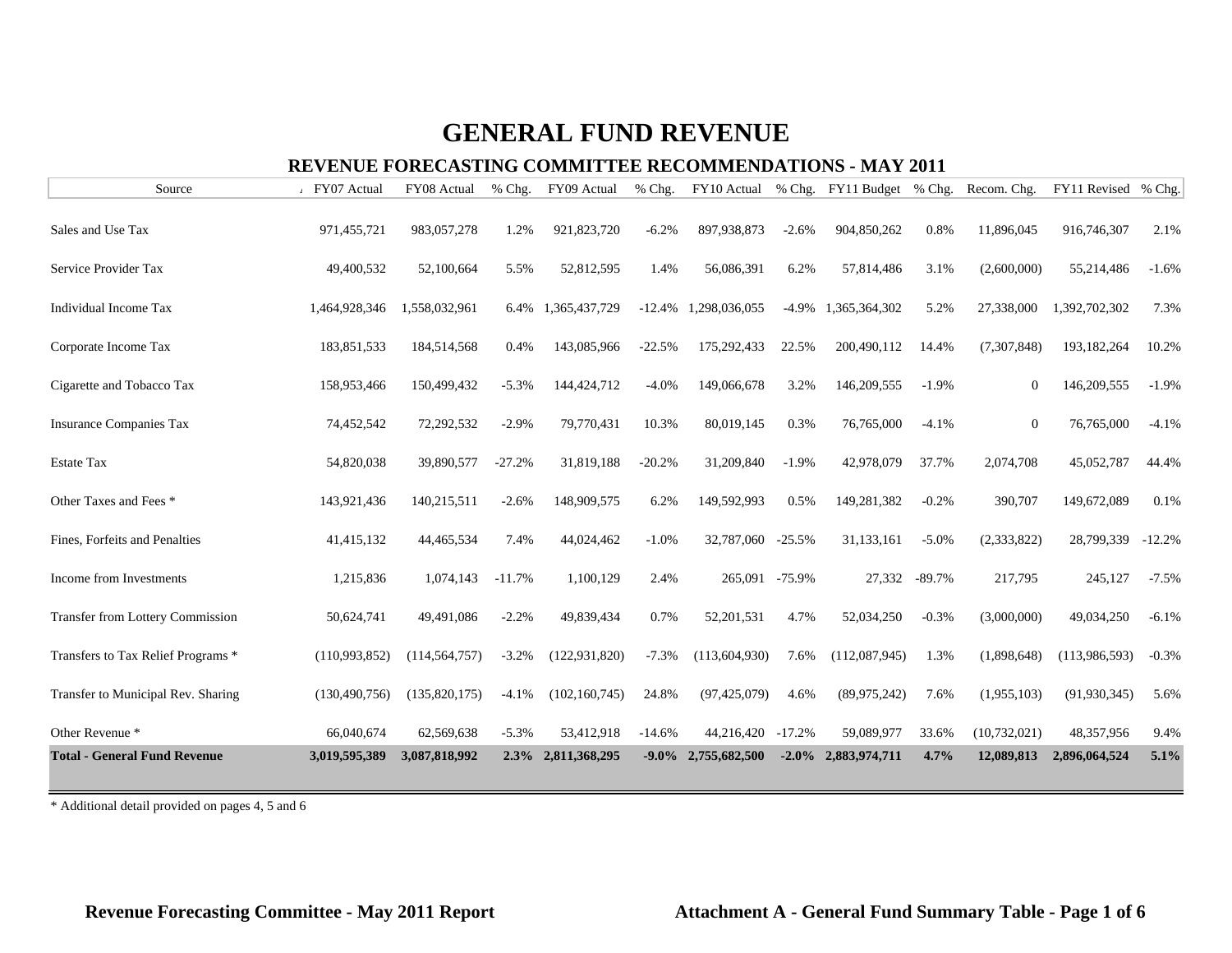### **REVENUE FORECASTING COMMITTEE RECOMMENDATIONS - MAY 2011**

| Source                              | FY12 Budget     | % Chg.   | Recom. Chg.      | FY12 Revised    | % Chg.   | FY13 Budget     | % Chg.  | Recom. Chg.    | FY13 Revised    | % Chg.  |
|-------------------------------------|-----------------|----------|------------------|-----------------|----------|-----------------|---------|----------------|-----------------|---------|
| Sales and Use Tax                   | 945,475,809     | 4.5%     | 12,872,362       | 958,348,171     | 4.5%     | 992,958,416     | 5.0%    | 7,099,731      | 1,000,058,147   | 4.4%    |
| Service Provider Tax                | 59,555,680      | 3.0%     | (2,678,000)      | 56,877,680      | 3.0%     | 61,840,807      | 3.8%    | (2,780,000)    | 59,060,807      | 3.8%    |
| Individual Income Tax               | 1,466,558,381   | 7.4%     | 7,403,000        | 1,473,961,381   | 5.8%     | 1,545,715,946   | 5.4%    | (14,275,000)   | 1,531,440,946   | 3.9%    |
| Corporate Income Tax                | 209,802,975     | 4.6%     | (12,310,433)     | 197,492,542     | 2.2%     | 230,072,072     | 9.7%    | (21, 569, 907) | 208, 502, 165   | 5.6%    |
| Cigarette and Tobacco Tax           | 143,623,350     | $-1.8%$  | $\boldsymbol{0}$ | 143,623,350     | $-1.8%$  | 141,095,285     | $-1.8%$ | $\overline{0}$ | 141,095,285     | $-1.8%$ |
| <b>Insurance Companies Tax</b>      | 76,015,000      | $-1.0%$  | $\boldsymbol{0}$ | 76,015,000      | $-1.0%$  | 76,015,000      | 0.0%    | $\overline{0}$ | 76,015,000      | 0.0%    |
| <b>Estate Tax</b>                   | 41,061,512      | $-4.5%$  | (5, 113, 157)    | 35,948,355      | $-20.2%$ | 49,370,677      | 20.2%   | (7,654,008)    | 41,716,669      | 16.0%   |
| Other Taxes and Fees *              | 140,926,202     | $-5.6%$  | (5,981,616)      | 134,944,586     | $-9.8%$  | 140,334,112     | $-0.4%$ | (1,549,430)    | 138,784,682     | 2.8%    |
| Fines, Forfeits and Penalties       | 30,763,549      | $-1.2%$  | (2, 383, 857)    | 28,379,692      | $-1.5%$  | 30,782,049      | 0.1%    | (2,383,857)    | 28,398,192      | 0.1%    |
| Income from Investments             | 4,142           | $-84.8%$ | 253,624          | 257,766         | 5.2%     | 57,595          | 1290.5% | 1,044,512      | 1,102,107       | 327.6%  |
| Transfer from Lottery Commission    | 52,034,250      | 0.0%     | (1,684,250)      | 50,350,000      | 2.7%     | 52,034,250      | 0.0%    | (1,684,250)    | 50,350,000      | 0.0%    |
| Transfers to Tax Relief Programs *  | (126, 984, 977) | $-13.3%$ | 4,901,385        | (122,083,592)   | $-7.1%$  | (124, 182, 298) | 2.2%    | 5,308,362      | (118, 873, 936) | 2.6%    |
| Transfer to Municipal Rev. Sharing  | (135, 923, 577) | $-51.1%$ | (489, 286)       | (136, 412, 863) | $-48.4%$ | (143, 961, 248) | $-5.9%$ | 1,337,774      | (142, 623, 474) | $-4.6%$ |
| Other Revenue *                     | 42,437,016      | $-28.2%$ | 414,441          | 42,851,457      | $-11.4%$ | 43,848,834      | 3.3%    | (5,098,146)    | 38,750,688      | $-9.6%$ |
| <b>Total - General Fund Revenue</b> | 2,945,349,312   | 2.1%     | (4,795,787)      | 2,940,553,525   | $1.5\%$  | 3,095,981,497   | 5.1%    | (42, 204, 219) | 3,053,777,278   | 3.9%    |
|                                     |                 |          |                  |                 |          |                 |         | (47,000,006)   |                 |         |

\* Additional detail provided on pages 4, 5 and 6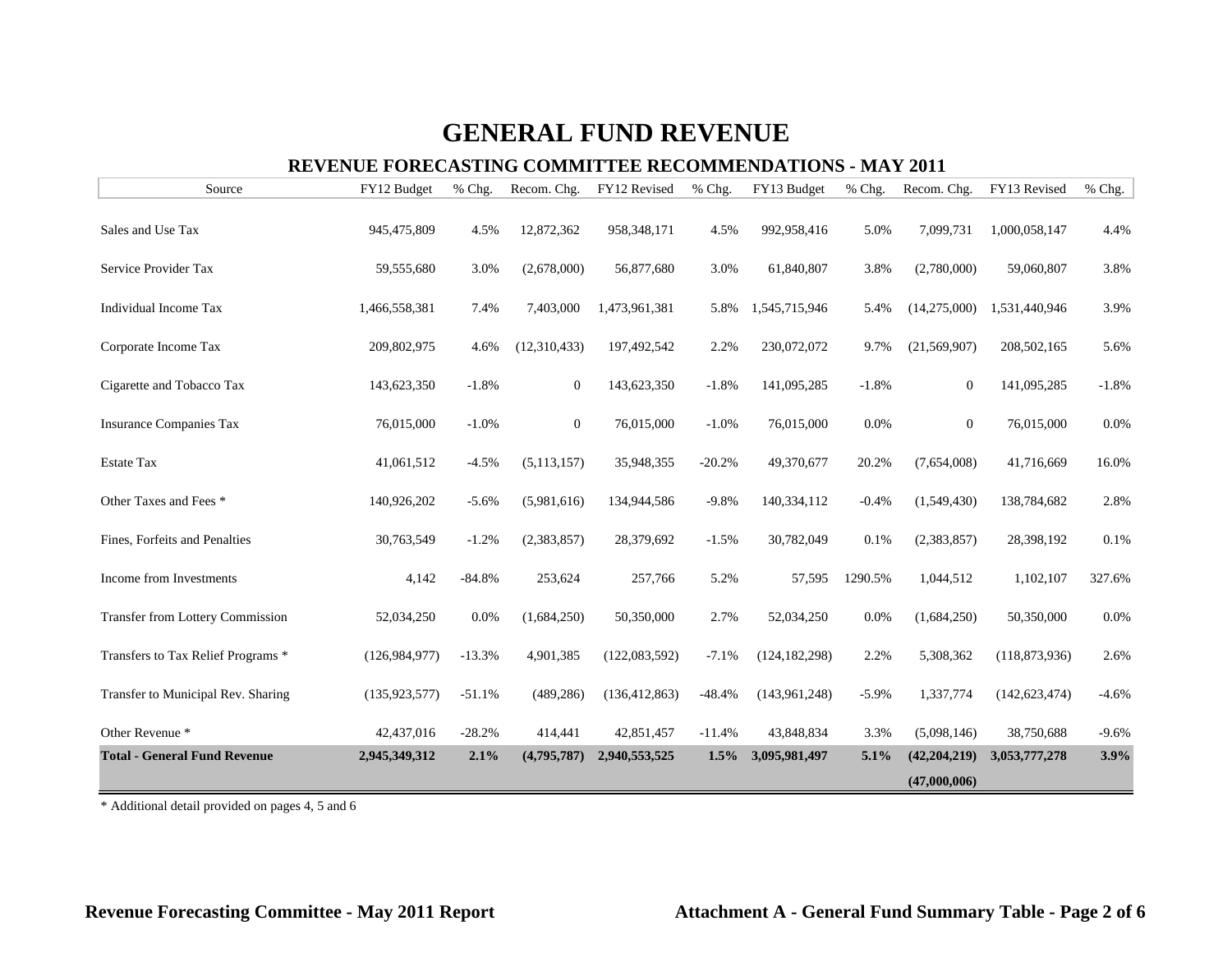### **REVENUE FORECASTING COMMITTEE RECOMMENDATIONS - MAY 2011**

| Source                              | FY14 Projection | % Chg.   | Recom. Chg.      | FY14 Revised    |         | % Chg. FY15 Projection % Chg. |         | Recom. Chg.     | FY15 Revised    | % Chg.   |
|-------------------------------------|-----------------|----------|------------------|-----------------|---------|-------------------------------|---------|-----------------|-----------------|----------|
| Sales and Use Tax                   | 1,036,894,736   | 4.4%     | 4,253,000        | 1,041,147,736   | 4.1%    | 1,070,820,228                 | 3.3%    | 7,850,000       | 1,078,670,228   | 3.6%     |
| Service Provider Tax                | 64,809,166      | 4.8%     | (2,913,000)      | 61,896,166      | 4.8%    | 66,947,869                    | 3.3%    | (3,000,000)     | 63,947,869      | 3.3%     |
| Individual Income Tax               | 1,670,667,036   | 8.1%     | (58,615,000)     | 1,612,052,036   | 5.3%    | 1,762,107,942                 | 5.5%    | (58,959,000)    | 1,703,148,942   | 5.7%     |
| Corporate Income Tax                | 252,110,933     | 9.6%     | (11, 368, 719)   | 240,742,214     | 15.5%   | 267,054,252                   | 5.9%    | (11, 477, 360)  | 255,576,892     | 6.2%     |
| Cigarette and Tobacco Tax           | 138,621,367     | $-1.8%$  | $\boldsymbol{0}$ | 138,621,367     | $-1.8%$ | 136,200,611                   | $-1.7%$ | $\mathbf{0}$    | 136,200,611     | $-1.7%$  |
| <b>Insurance Companies Tax</b>      | 76,015,000      | 0.0%     | $\boldsymbol{0}$ | 76,015,000      | 0.0%    | 76,015,000                    | 0.0%    | $\mathbf{0}$    | 76,015,000      | 0.0%     |
| <b>Estate Tax</b>                   | 54,924,035      | 11.2%    | (7,930,794)      | 46,993,241      | 12.6%   | 56,950,563                    | 3.7%    | (7,487,090)     | 49,463,473      | 5.3%     |
| Other Taxes and Fees *              | 138,401,848     | $-1.4%$  | (2, 131, 762)    | 136,270,086     | $-1.8%$ | 140,272,961                   | 1.4%    | (2,405,256)     | 137,867,705     | 1.2%     |
| Fines, Forfeits and Penalties       | 30,777,049      | 0.0%     | (2,383,857)      | 28,393,192      | 0.0%    | 30,772,049                    | 0.0%    | (2,383,857)     | 28,388,192      | 0.0%     |
| Income from Investments             | 205,585         | 256.9%   | 877,035          | 1,082,620       | $-1.8%$ | 205,585                       | 0.0%    | 722,330         | 927,915         | $-14.3%$ |
| Transfer from Lottery Commission    | 52,034,250      | 0.0%     | (1,684,250)      | 50,350,000      | 0.0%    | 52,034,250                    | 0.0%    | (1,684,250)     | 50,350,000      | 0.0%     |
| Transfers to Tax Relief Programs *  | (115, 257, 579) | 7.2%     | (1,948,679)      | (117, 206, 258) | 1.4%    | (115, 281, 994)               | 0.0%    | (3,107,049)     | (118, 389, 043) | $-1.0%$  |
| Transfer to Municipal Rev. Sharing  | (153, 862, 714) | $-6.9\%$ | 3,201,916        | (150, 660, 798) | $-5.6%$ | (161, 299, 458)               | $-4.8%$ | 3,259,511       | (158,039,947)   | $-4.9%$  |
| Other Revenue *                     | 43, 317, 373    | $-1.2%$  | (5,098,146)      | 38,219,227      | $-1.4%$ | 42,850,998                    | $-1.1%$ | (5,098,146)     | 37,752,852      | $-1.2%$  |
| <b>Total - General Fund Revenue</b> | 3,289,658,085   | 6.3%     | (85,742,256)     | 3,203,915,829   | 4.9%    | 3,425,650,856                 | 4.1%    | (83,770,167)    | 3,341,880,689   | 4.3%     |
|                                     |                 |          |                  |                 |         |                               |         | (169, 512, 423) |                 |          |

\* Additional detail provided on pages 4, 5 and 6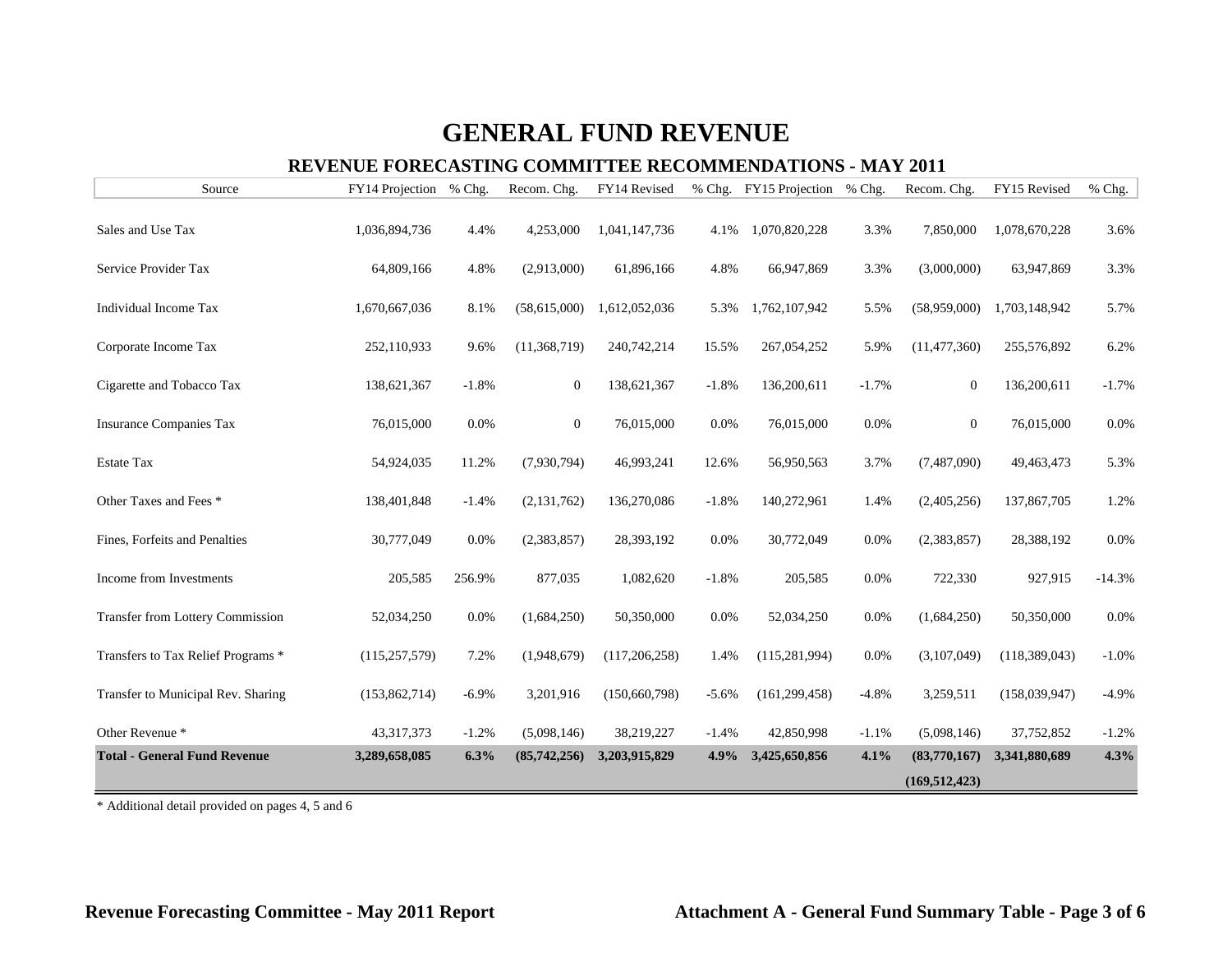| Source                                                                                                                                                          | FY07 Actual    | FY08 Actual     | % Chg.   | FY09 Actual     | % Chg.    |                       |          | FY10 Actual % Chg. FY11 Budget % Chg. Recom. Chg. |          |                | FY11 Revised % Chg. |          |
|-----------------------------------------------------------------------------------------------------------------------------------------------------------------|----------------|-----------------|----------|-----------------|-----------|-----------------------|----------|---------------------------------------------------|----------|----------------|---------------------|----------|
| <b>Detail of Other Taxes and Fees:</b>                                                                                                                          |                |                 |          |                 |           |                       |          |                                                   |          |                |                     |          |
| - Property Tax - Unorganized Territory                                                                                                                          | 11,376,293     | 12,217,081      | 7.4%     | 12,633,755      | 3.4%      | 13,217,886            | 4.6%     | 13,245,281                                        | 0.2%     | 548,828        | 13,794,109          | 4.4%     |
| - Real Estate Transfer Tax                                                                                                                                      | 22,206,638     | 17,465,240      | $-21.4%$ | 17,184,746      | $-1.6%$   | 12,181,181            | $-29.1%$ | 13,298,052                                        | 9.2%     | 423,000        | 13,721,052          | 12.6%    |
| - Liquor Taxes and Fees                                                                                                                                         | 20,283,406     | 20,673,308      | 1.9%     | 20,844,377      | 0.8%      | 20,361,554            | $-2.3%$  | 20,413,193                                        | 0.3%     | 451,469        | 20,864,662          | 2.5%     |
| - Corporation Fees & Licenses                                                                                                                                   | 7,935,294      | 7,969,156       | 0.4%     | 7,931,072       | $-0.5%$   | 8,168,981             | 3.0%     | 7,697,099                                         | $-5.8%$  | $\overline{0}$ | 7,697,099           | $-5.8%$  |
| - Telecommunications Personal Prop. Tax                                                                                                                         | 16,317,029     | 16,858,472      | 3.3%     | 19,536,483      | 15.9%     | 17,523,926            | $-10.3%$ | 16,775,988                                        | $-4.3%$  | $\mathbf{0}$   | 16,775,988          | $-4.3%$  |
| - Finance Industry Fees                                                                                                                                         | 22,004,030     | 23,638,820      | 7.4%     | 23,901,210      | 1.1%      | 23,831,582            | $-0.3%$  | 22,865,980                                        | $-4.1%$  | 813,950        | 23,679,930          | $-0.6%$  |
| - Milk Handling Fee                                                                                                                                             | 2,561,972      | 631,997         | $-75.3%$ | 6,605,226       | 945.1%    | 10,105,521            | 53.0%    | 5,949,972                                         | $-41.1%$ | (2,304,580)    | 3,645,392           | $-63.9%$ |
| - Casino and Racino Revenue                                                                                                                                     | 8,607,317      | 8,384,464       | $-2.6%$  | 8,730,346       | 4.1%      | 10,421,318            | 19.4%    | 11,199,473                                        | 7.5%     | (394, 873)     | 10,804,600          | 3.7%     |
| - Boat, ATV and Snowmobile Fees                                                                                                                                 | 4,162,079      | 4,295,524       | 3.2%     | 4,262,523       | $-0.8%$   | 4,730,068             | 11.0%    | 4,500,295                                         | $-4.9%$  | $\overline{0}$ | 4,500,295           | $-4.9%$  |
| - Hunting and Fishing License Fees                                                                                                                              | 16,401,841     | 15,683,316      | $-4.4%$  | 15,378,849      | $-1.9%$   | 16,277,082            | 5.8%     | 17,420,998                                        | 7.0%     | (100,000)      | 17,320,998          | 6.4%     |
| - Other Miscellaneous Taxes and Fees                                                                                                                            | 12,065,538     | 12,398,134      | 2.8%     | 11,900,988      | $-4.0%$   | 12,773,892            | 7.3%     | 15,915,051                                        | 24.6%    | 952,913        | 16,867,964          | 32.1%    |
| Subtotal - Other Taxes and Fees                                                                                                                                 | 143,921,436    | 140,215,511     | $-2.6%$  | 148,909,575     | 6.2%      | 149,592,993           | 0.5%     | 149,281,382                                       | $-0.2%$  | 390,707        | 149,672,089         | 0.1%     |
| <b>Detail of Other Revenue:</b>                                                                                                                                 |                |                 |          |                 |           |                       |          |                                                   |          |                |                     |          |
| - Liquor Sales and Operations                                                                                                                                   | 4,440,935      | 5,561,666       | 25.2%    | 6,220,864       | 11.9%     | 6,784,941             | 9.1%     | 7,391,759                                         | 8.9%     | (85,948)       | 7,305,811           | 7.7%     |
| - Targeted Case Management (HHS)                                                                                                                                | 12,834,382     | 12,157,093      | $-5.3%$  | 13,946,371      | 14.7%     | 19,490,000            | 39.7%    | 23,159,729                                        | 18.8%    | (8, 130, 117)  | 15,029,612          | $-22.9%$ |
| - State Cost Allocation Program                                                                                                                                 | 15,428,622     | 16,289,386      | 5.6%     | 16,104,670      | $-1.1%$   | 16,008,673            | $-0.6%$  | 16,699,059                                        | 4.3%     | (1,800,000)    | 14,899,059          | $-6.9%$  |
| - Unclaimed Property Transfer                                                                                                                                   | 10,499,528     | 11,114,735      | 5.9%     | 13,212,409      | 18.9%     | 5,855,999             | $-55.7%$ | 2,333,420                                         | $-60.2%$ | $\theta$       | 2,333,420           | $-60.2%$ |
| - Tourism Transfer                                                                                                                                              | (8,221,338)    | (8,708,437)     | $-5.9%$  | (9,068,407)     | $-4.1%$   | (9,022,023)           | 0.5%     | (9,048,877)                                       | $-0.3%$  | $\mathbf{0}$   | (9,048,877)         | $-0.3%$  |
| - Transfer to Maine Milk Pool                                                                                                                                   | (10, 158, 802) | (1,078,425)     | 89.4%    | (11,810,960)    | $-995.2%$ | $(13,349,600)$ -13.0% |          | (4,611,691)                                       | 65.5%    | 366,550        | (4,245,141)         | 68.2%    |
| - Transfer to STAR Transportation Fund                                                                                                                          | $\mathbf{0}$   | $\mathbf{0}$    | N/A      | $\theta$        | N/A       | (3,134,861)           | N/A      | (3,100,352)                                       | 1.1%     | $\overline{0}$ | (3,100,352)         | 1.1%     |
| - Other Miscellaneous Revenue                                                                                                                                   | 41,217,346     | 27,233,620      | $-33.9%$ | 24,807,971      | $-8.9\%$  | 21,583,291            | $-13.0%$ | 26,266,930                                        | 21.7%    | (1,082,506)    | 25,184,424          | 16.7%    |
| Subtotal - Other Revenue                                                                                                                                        | 66,040,674     | 62,569,638      | $-5.3%$  | 53,412,918      | $-14.6%$  | 44,216,420            | $-17.2%$ | 59,089,977                                        | 33.6%    | (10, 732, 021) | 48,357,956          | 9.4%     |
| <b>Detail of Transfers to Tax Relief Programs:</b>                                                                                                              |                |                 |          |                 |           |                       |          |                                                   |          |                |                     |          |
| - Maine Resident Property Tax Program                                                                                                                           | (44, 440, 759) | (46,689,380)    | $-5.1%$  | (48, 751, 672)  | $-4.4%$   | (40, 851, 593)        | 16.2%    | (43,500,000)                                      | $-6.5%$  | 1,401,352      | (42,098,648)        | $-3.1%$  |
| - BETR - Business Equipment Tax Reimb.                                                                                                                          | (66, 553, 092) | (67,875,376)    | $-2.0%$  | (66,009,487)    | 2.7%      | (58, 198, 436)        | 11.8%    | (51,043,140)                                      | 12.3%    | (4,500,000)    | (55,543,140)        | 4.6%     |
| - BETE - Municipal Bus. Equip. Tax Reimb.                                                                                                                       | $\mathbf{0}$   | $\mathbf{0}$    | N/A      | (8,170,661)     | N/A       | $(14,554,901)$ -78.1% |          | $(17,544,805)$ -20.5%                             |          | 1,200,000      | (16,344,805)        | $-12.3%$ |
| Subtotal - Tax Relief Transfers                                                                                                                                 | (110,993,852)  | (114, 564, 757) | $-3.2%$  | (122, 931, 820) | $-7.3%$   | (113, 604, 930)       | 7.6%     | (112,087,945)                                     | 1.3%     | (1,898,648)    | (113,986,593)       | $-0.3%$  |
| IF&W Total Revenue **                                                                                                                                           | 21,663,828     | 20,965,692      | $-3.2%$  | 20,579,500      | $-1.8%$   | 22,039,520            | 7.1%     | 23,068,034                                        | 4.7%     | (264, 267)     | 22,803,767          | 3.5%     |
| ** IF&W Revenue is a component of the Other Revenue line but is not included in the Detail of Other Revenue because it includes Other Revenue classified above. |                |                 |          |                 |           |                       |          |                                                   |          |                |                     |          |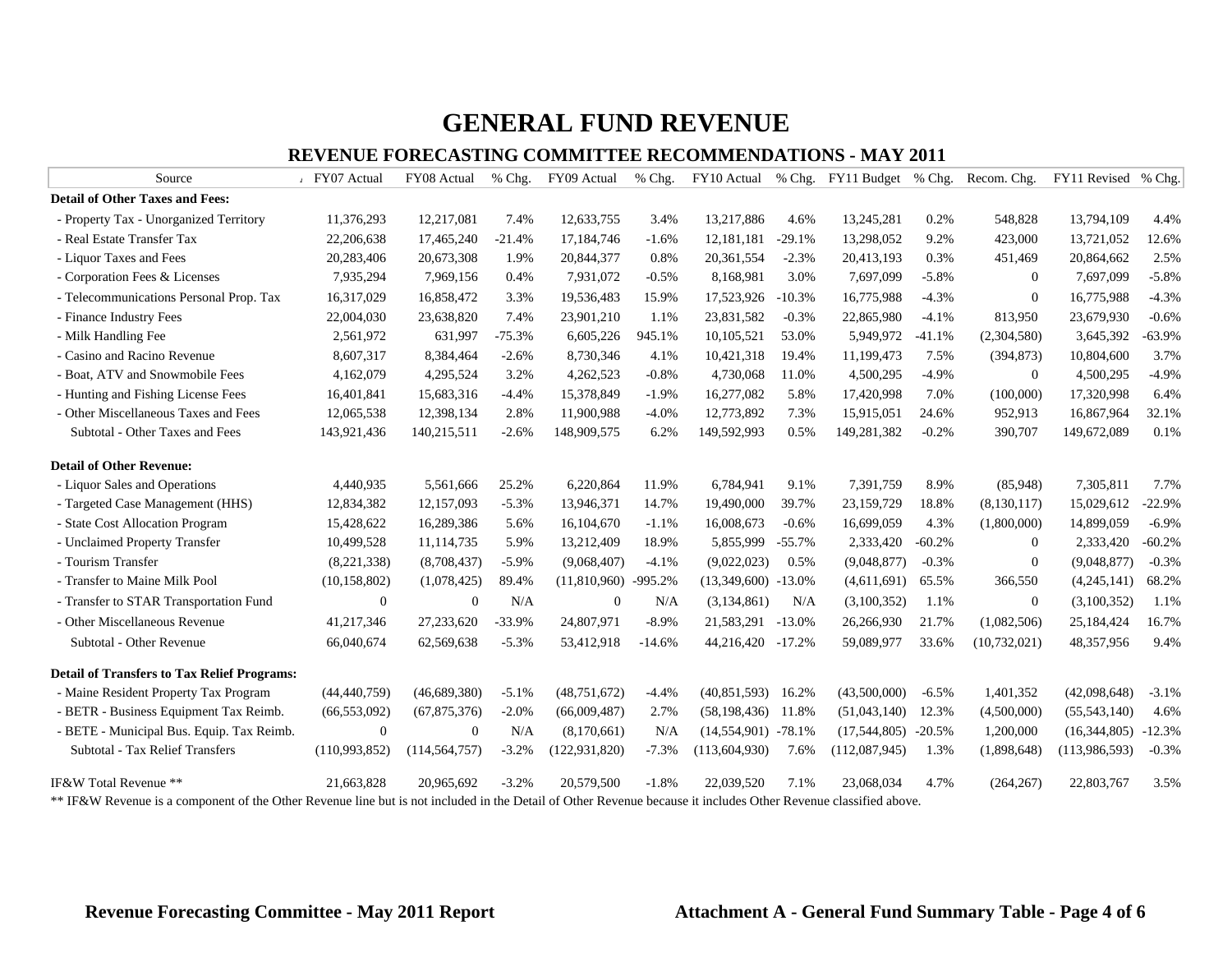| Source                                                                                                                                                          | FY12 Budget     | % Chg.    | Recom. Chg.      | FY12 Revised    | % Chg.   | FY13 Budget     | % Chg.   | Recom. Chg.      | FY13 Revised    | % Chg.    |
|-----------------------------------------------------------------------------------------------------------------------------------------------------------------|-----------------|-----------|------------------|-----------------|----------|-----------------|----------|------------------|-----------------|-----------|
| Detail of Other Taxes and Fees:                                                                                                                                 |                 |           |                  |                 |          |                 |          |                  |                 |           |
| - Property Tax - Unorganized Territory                                                                                                                          | 13,700,357      | 3.4%      | (163, 429)       | 13,536,928      | $-1.9%$  | 14,114,107      | 3.0%     | (248, 867)       | 13,865,240      | 2.4%      |
| - Real Estate Transfer Tax                                                                                                                                      | 11,085,350      | $-16.6%$  | (1,318,041)      | 9,767,309       | $-28.8%$ | 12,469,679      | 12.5%    | (1,316,212)      | 11,153,467      | 14.2%     |
| - Liquor Taxes and Fees                                                                                                                                         | 20,378,357      | $-0.2%$   | 88,423           | 20,466,780      | $-1.9%$  | 20,412,066      | 0.2%     | 108,247          | 20,520,313      | 0.3%      |
| - Corporation Fees & Licenses                                                                                                                                   | 7,697,099       | 0.0%      | $\theta$         | 7,697,099       | 0.0%     | 7,697,099       | 0.0%     | $\theta$         | 7,697,099       | 0.0%      |
| - Telecommunications Personal Prop. Tax                                                                                                                         | 14,489,216      | $-13.6%$  | $\boldsymbol{0}$ | 14,489,216      | $-13.6%$ | 13,726,626      | $-5.3%$  | $\theta$         | 13,726,626      | $-5.3%$   |
| - Finance Industry Fees                                                                                                                                         | 22,865,980      | 0.0%      | 400,000          | 23,265,980      | $-1.7%$  | 22,865,980      | 0.0%     | 400,000          | 23,265,980      | 0.0%      |
| - Milk Handling Fee                                                                                                                                             | 6,289,788       | 5.7%      | (5,163,259)      | 1,126,529       | $-69.1%$ | 5,632,646       | $-10.4%$ | (2,253,058)      | 3,379,588       | 200.0%    |
| - Casino and Racino Revenue                                                                                                                                     | 10,845,638      | $-3.2%$   | 3,799            | 10,849,437      | 0.4%     | 9,892,961       | $-8.8%$  | 1,587,976        | 11,480,937      | 5.8%      |
| - Boat, ATV and Snowmobile Fees                                                                                                                                 | 4,500,295       | 0.0%      | $\mathbf{0}$     | 4,500,295       | 0.0%     | 4,500,295       | 0.0%     | $\overline{0}$   | 4,500,295       | 0.0%      |
| - Hunting and Fishing License Fees                                                                                                                              | 17,420,998      | 0.0%      | (100,000)        | 17,320,998      | 0.0%     | 17,420,998      | 0.0%     | (100,000)        | 17,320,998      | 0.0%      |
| - Other Miscellaneous Taxes and Fees                                                                                                                            | 11,653,124      | $-26.8%$  | 270,891          | 11,924,015      | $-29.3%$ | 11,601,655      | $-0.4%$  | 272,484          | 11,874,139      | $-0.4%$   |
| Subtotal - Other Taxes and Fees                                                                                                                                 | 140,926,202     |           | (5,981,616)      | 134,944,586     | $-9.8%$  | 140,334,112     | $-0.4%$  | (1,549,430)      | 138,784,682     | 2.8%      |
| Detail of Other Revenue:                                                                                                                                        |                 |           |                  |                 |          |                 |          |                  |                 |           |
| - Liquor Sales and Operations                                                                                                                                   | 7,691,759       | 4.1%      | (22,032)         | 7,669,727       | 5.0%     | 7,891,759       | 2.6%     | 160,079          | 8,051,838       | 5.0%      |
| - Targeted Case Management (HHS)                                                                                                                                | 14,067,051      | $-39.3%$  | (8, 841, 851)    | 5,225,200       | $-65.2%$ | 14,067,051      | 0.0%     | (8,841,851)      | 5,225,200       | 0.0%      |
| - State Cost Allocation Program                                                                                                                                 | 16,467,934      | $-1.4%$   | $\boldsymbol{0}$ | 16,467,934      | 10.5%    | 16,437,253      | $-0.2%$  | $\mathbf{0}$     | 16,437,253      | $-0.2%$   |
| - Unclaimed Property Transfer                                                                                                                                   | 2,333,420       | 0.0%      | $\boldsymbol{0}$ | 2,333,420       | 0.0%     | 2,333,420       | 0.0%     | $\mathbf{0}$     | 2,333,420       | 0.0%      |
| - Tourism Transfer                                                                                                                                              | (9,305,250)     | $-2.8%$   | $\mathbf{0}$     | (9,305,250)     | $-2.8%$  | (9,661,500)     | $-3.8%$  | $\mathbf{0}$     | (9,661,500)     | $-3.8%$   |
| - Transfer to Maine Milk Pool                                                                                                                                   | (9,835,826)     | $-113.3%$ | 8,727,514        | (1,108,312)     | 73.9%    | (8,245,952)     | 16.2%    | 3,912,816        | (4,333,136)     | $-291.0%$ |
| - Transfer to STAR Transportation Fund                                                                                                                          | (3,115,000)     | $-0.5%$   | $\mathbf{0}$     | (3,115,000)     | $-0.5%$  | (3,130,000)     | $-0.5%$  | $\mathbf{0}$     | (3,130,000)     | $-0.5%$   |
| - Other Miscellaneous Revenue                                                                                                                                   | 24,132,928      | $-8.1%$   | 550,810          | 24,683,738      | $-2.0%$  | 24,156,803      | 0.1%     | (329, 190)       | 23,827,613      | $-3.5%$   |
| Subtotal - Other Revenue                                                                                                                                        | 42,437,016      | $-28.2%$  | 414,441          | 42,851,457      | $-11.4%$ | 43,848,834      | 3.3%     | (5,098,146)      | 38,750,688      | $-9.6%$   |
| <b>Detail of Transfers to Tax Relief Programs:</b>                                                                                                              |                 |           |                  |                 |          |                 |          |                  |                 |           |
| - Maine Resident Property Tax Program                                                                                                                           | (56,000,000)    | $-28.7%$  | 4,901,385        | (51,098,615)    | $-21.4%$ | (57,700,000)    | $-3.0%$  | 5,308,362        | (52, 391, 638)  | $-2.5%$   |
| - BETR - Business Equipment Tax Reimb.                                                                                                                          | (51, 552, 995)  | $-1.0%$   | $\mathbf{0}$     | (51, 552, 995)  | 7.2%     | (46, 282, 583)  | 10.2%    | $\boldsymbol{0}$ | (46, 282, 583)  | 10.2%     |
| - BETE - Municipal Bus. Equip. Tax Reimb.                                                                                                                       | (19, 431, 982)  | $-10.8%$  | $\boldsymbol{0}$ | (19, 431, 982)  | $-18.9%$ | (20, 199, 715)  | $-4.0%$  | $\boldsymbol{0}$ | (20, 199, 715)  | $-4.0%$   |
| Subtotal - Tax Relief Transfers                                                                                                                                 | (126, 984, 977) | $-13.3%$  | 4,901,385        | (122, 083, 592) | $-7.1%$  | (124, 182, 298) | 2.2%     | 5,308,362        | (118, 873, 936) | 2.6%      |
| IF&W Total Revenue **                                                                                                                                           | 23,073,274      | 0.0%      | (263, 578)       | 22,809,696      | 0.0%     | 23,079,972      | 0.0%     | (261,985)        | 22,817,987      | 0.0%      |
| ** IF&W Revenue is a component of the Other Revenue line but is not included in the Detail of Other Revenue because it includes Other Revenue classified above. |                 |           |                  |                 |          |                 |          |                  |                 |           |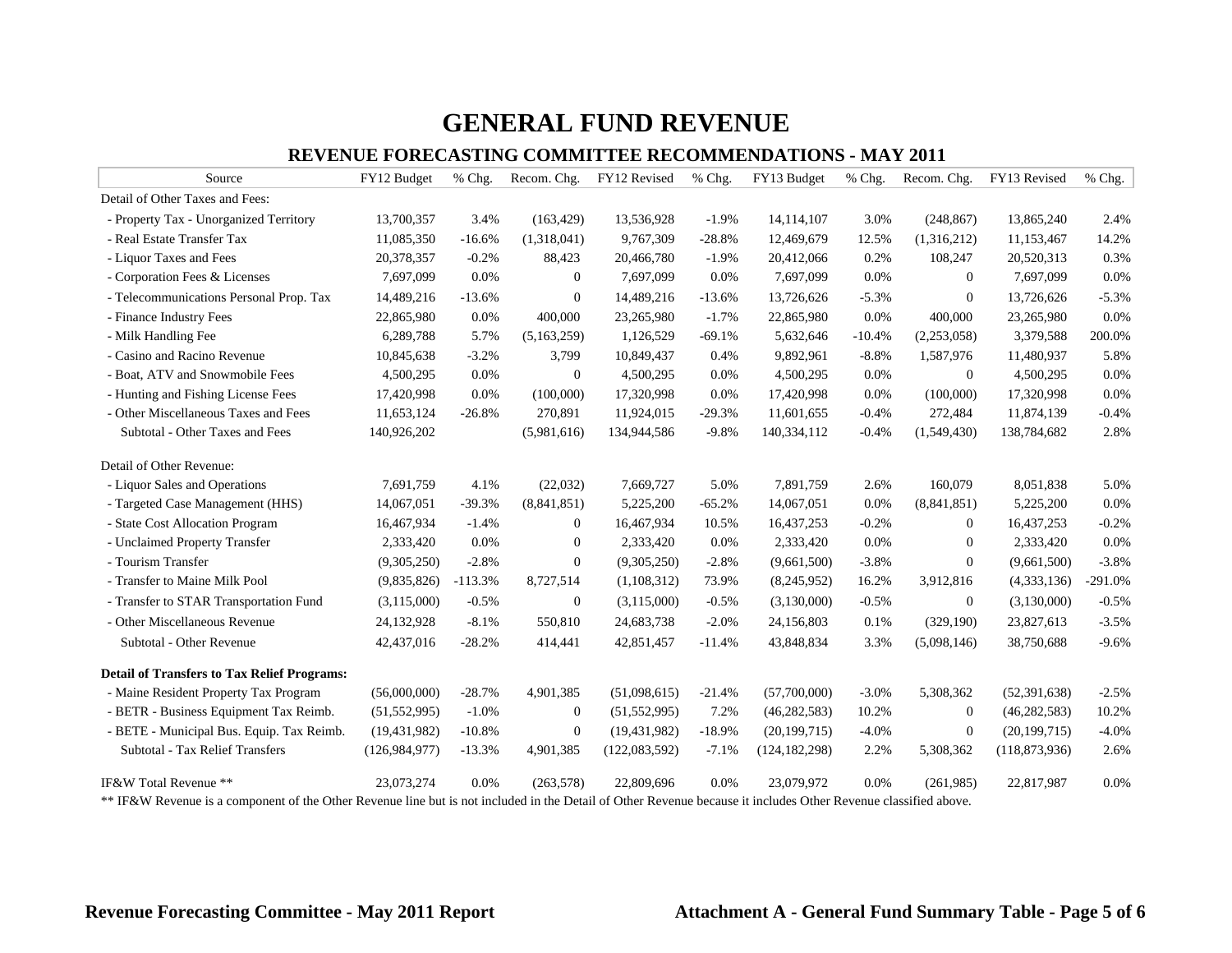| Source                                                                                                                                                          | FY14 Projection | % Chg.   | Recom. Chg.      | FY14 Revised    |          | % Chg. FY15 Projection | % Chg.   | Recom. Chg.      | FY15 Revised   | % Chg.   |
|-----------------------------------------------------------------------------------------------------------------------------------------------------------------|-----------------|----------|------------------|-----------------|----------|------------------------|----------|------------------|----------------|----------|
| <b>Detail of Other Taxes and Fees:</b>                                                                                                                          |                 |          |                  |                 |          |                        |          |                  |                |          |
| - Property Tax - Unorganized Territory                                                                                                                          | 14,537,530      | 3.0%     | (431, 373)       | 14,106,157      | 1.7%     | 14,973,656             | 3.0%     | (684, 377)       | 14,289,279     | 1.3%     |
| - Real Estate Transfer Tax                                                                                                                                      | 9,787,503       | $-21.5%$ | (1,319,197)      | 8,468,306       | $-24.1%$ | 10,886,403             | 11.2%    | (1,316,356)      | 9,570,047      | 13.0%    |
| - Liquor Taxes and Fees                                                                                                                                         | 20,445,452      | 0.2%     | 74,861           | 20,520,313      | 0.0%     | 20,479,372             | 0.2%     | 40,941           | 20,520,313     | 0.0%     |
| - Corporation Fees & Licenses                                                                                                                                   | 7,697,099       | 0.0%     | $\boldsymbol{0}$ | 7,697,099       | 0.0%     | 7,697,099              | 0.0%     | 0                | 7,697,099      | 0.0%     |
| - Telecommunications Personal Prop. Tax                                                                                                                         | 13,726,626      | 0.0%     | $\mathbf{0}$     | 13,726,626      | 0.0%     | 13,726,626             | 0.0%     | $\mathbf{0}$     | 13,726,626     | 0.0%     |
| - Finance Industry Fees                                                                                                                                         | 22,865,980      | 0.0%     | 400,000          | 23,265,980      | 0.0%     | 22,865,980             | 0.0%     | 400,000          | 23,265,980     | 0.0%     |
| - Milk Handling Fee                                                                                                                                             | 5,632,646       | 0.0%     | (2,253,058)      | 3,379,588       | 0.0%     | 5,632,646              | 0.0%     | (2,253,058)      | 3,379,588      | 0.0%     |
| - Casino and Racino Revenue                                                                                                                                     | 10,177,030      | 2.9%     | 1,225,749        | 11,402,779      | $-0.7%$  | 10,469,622             | 2.9%     | 1,238,837        | 11,708,459     | 2.7%     |
| - Boat, ATV and Snowmobile Fees                                                                                                                                 | 4,500,295       | 0.0%     | $\boldsymbol{0}$ | 4,500,295       | 0.0%     | 4,500,295              | 0.0%     | $\mathbf{0}$     | 4,500,295      | 0.0%     |
| - Hunting and Fishing License Fees                                                                                                                              | 17,420,998      | 0.0%     | (100,000)        | 17,320,998      | 0.0%     | 17,420,998             | 0.0%     | (100,000)        | 17,320,998     | 0.0%     |
| - Other Miscellaneous Taxes and Fees                                                                                                                            | 11,610,689      | 0.1%     | 271,256          | 11,881,945      | 0.1%     | 11,620,264             | 0.1%     | 268,757          | 11,889,021     | 0.1%     |
| Subtotal - Other Taxes and Fees                                                                                                                                 | 138,401,848     | $-1.4%$  | (2, 131, 762)    | 136,270,086     | $-1.8%$  | 140,272,961            | 1.4%     | (2,405,256)      | 137,867,705    | 1.2%     |
| <b>Detail of Other Revenue:</b>                                                                                                                                 |                 |          |                  |                 |          |                        |          |                  |                |          |
| - Liquor Sales and Operations                                                                                                                                   | 7,891,759       | 0.0%     | 160,079          | 8,051,838       | 0.0%     | 7,891,759              | 0.0%     | 160,079          | 8,051,838      | 0.0%     |
| - Targeted Case Management (HHS)                                                                                                                                | 14,067,051      | 0.0%     | (8,841,851)      | 5,225,200       | 0.0%     | 14,067,051             | 0.0%     | (8,841,851)      | 5,225,200      | 0.0%     |
| - State Cost Allocation Program                                                                                                                                 | 16,437,253      | 0.0%     | $\boldsymbol{0}$ | 16,437,253      | 0.0%     | 16,437,253             | 0.0%     | $\overline{0}$   | 16,437,253     | 0.0%     |
| - Unclaimed Property Transfer                                                                                                                                   | 2,333,420       | 0.0%     | $\boldsymbol{0}$ | 2,333,420       | 0.0%     | 2,333,420              | 0.0%     | $\boldsymbol{0}$ | 2,333,420      | 0.0%     |
| - Tourism Transfer                                                                                                                                              | (10, 127, 000)  | $-4.8%$  | $\boldsymbol{0}$ | (10, 127, 000)  | $-4.8%$  | (10,630,975)           | $-5.0%$  | $\overline{0}$   | (10,630,975)   | $-5.0%$  |
| - Transfer to Maine Milk Pool                                                                                                                                   | (8,245,952)     | 0.0%     | 3,912,816        | (4,333,136)     | 0.0%     | (8,245,952)            | 0.0%     | 3,912,816        | (4,333,136)    | 0.0%     |
| - Transfer to STAR Transportation Fund                                                                                                                          | (3,160,000)     | $-1.0%$  | $\boldsymbol{0}$ | (3,160,000)     | $-1.0%$  | (3,190,000)            | $-0.9%$  | $\overline{0}$   | (3,190,000)    | $-0.9%$  |
| - Other Miscellaneous Revenue                                                                                                                                   | 24,120,842      | $-0.1%$  | (329,190)        | 23,791,652      | $-0.2%$  | 24,188,442             | 0.3%     | (329, 190)       | 23,859,252     | 0.3%     |
| Subtotal - Other Revenue                                                                                                                                        | 43, 317, 373    | $-1.2%$  | (5,098,146)      | 38,219,227      | $-1.4%$  | 42,850,998             | $-1.1%$  | (5,098,146)      | 37,752,852     | $-1.2%$  |
| <b>Detail of Transfers to Tax Relief Programs:</b>                                                                                                              |                 |          |                  |                 |          |                        |          |                  |                |          |
| - Maine Resident Property Tax Program                                                                                                                           | (53,547,597)    | 7.2%     | (1,948,679)      | (55, 496, 276)  | $-5.9%$  | (55,203,454)           | $-3.1%$  | (3,107,049)      | (58,310,503)   | $-5.1%$  |
| - BETR - Business Equipment Tax Reimb.                                                                                                                          | (42,100,000)    | 9.0%     | $\boldsymbol{0}$ | (42,100,000)    | 9.0%     | (38,500,000)           | 8.6%     | $\mathbf{0}$     | (38,500,000)   | 8.6%     |
| - BETE - Municipal Bus. Equip. Tax Reimb.                                                                                                                       | (19,609,982)    | 2.9%     | $\boldsymbol{0}$ | (19,609,982)    | 2.9%     | (21,578,540)           | $-10.0%$ | $\boldsymbol{0}$ | (21, 578, 540) | $-10.0%$ |
| Subtotal - Tax Relief Transfers                                                                                                                                 | (115, 257, 579) | 7.2%     | (1,948,679)      | (117, 206, 258) | 1.4%     | (115, 281, 994)        | 0.0%     | (3,107,049)      | (118,389,043)  | $-1.0%$  |
| IF&W Total Revenue **                                                                                                                                           | 23,089,006      | 0.0%     | (263, 213)       | 22,825,793      | 0.0%     | 23,098,581             | 0.0%     | (265,712)        | 22,832,869     | 0.0%     |
| ** IF&W Revenue is a component of the Other Revenue line but is not included in the Detail of Other Revenue because it includes Other Revenue classified above. |                 |          |                  |                 |          |                        |          |                  |                |          |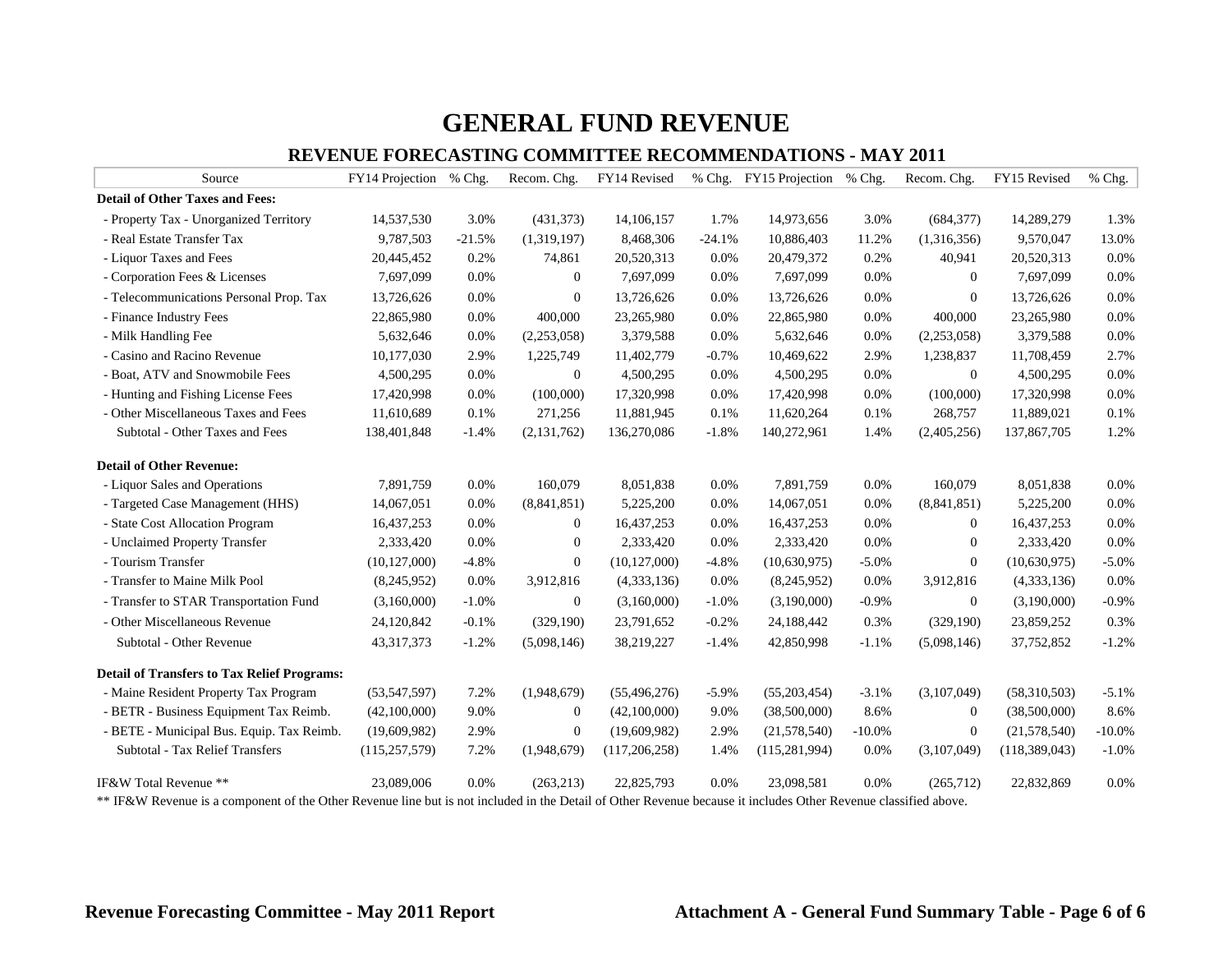# **HIGHWAY FUND REVENUE**

#### **REVENUE FORECASTING COMMITTEE RECOMMENDATIONS - MAY 2011**

| <b>Source</b>                             |              |               |          |                |          | FY07 Actual FY08 Actual % Chg. FY09 Actual % Chg. FY10 Actual |          | % Chg. FY11 Budget |          | % Chg. Recom. Chg. | <b>FY11 Revised</b> | $%$ Chg. |
|-------------------------------------------|--------------|---------------|----------|----------------|----------|---------------------------------------------------------------|----------|--------------------|----------|--------------------|---------------------|----------|
| <b>Fuel Taxes</b>                         |              |               |          |                |          |                                                               |          |                    |          |                    |                     |          |
| - Gasoline Tax                            | 185,677,576  | 183,710,458   | $-1.1%$  | 178,960,918    | $-2.6%$  | 196,559,480                                                   | 9.8%     | 194,694,000        | $-0.9%$  | (474,000)          | 194,220,000         | $-1.2%$  |
| - Special Fuel and Road Use Taxes         | 45,805,856   | 46,139,086    | 0.7%     | 41,811,377     | $-9.4%$  | 45,227,703                                                    | 8.2%     | 43,651,789         | $-3.5%$  | 108,211            | 43,760,000          | $-3.2%$  |
| - Transcap Transfers - Fuel Taxes         | $\mathbf{0}$ | $\mathbf{0}$  | N/A      | $\overline{0}$ | N/A      | (17, 631, 888)                                                | N/A      | (17,503,281)       | 0.7%     | 26,545             | (17, 476, 736)      | 0.9%     |
| - Other Fund Gasoline Tax Distributions   | (4,659,415)  | (4,614,205)   | 1.0%     | (4,556,751)    | 1.2%     | (4,964,589)                                                   | $-9.0\%$ | (4,968,712)        | $-0.1%$  | 11,852             | (4,956,860)         | 0.2%     |
| Subtotal - Fuel Taxes                     | 226,824,018  | 225, 235, 339 | $-0.7%$  | 216,215,544    | $-4.0%$  | 219,190,706                                                   | 1.4%     | 215,873,796        | $-1.5%$  | (327, 392)         | 215,546,404         | $-1.7%$  |
| Motor Vehicle Registration and Fees       |              |               |          |                |          |                                                               |          |                    |          |                    |                     |          |
| - Motor Vehicle Registration Fees         | 65,216,811   | 64,512,423    | $-1.1%$  | 62,630,817     | $-2.9%$  | 64,601,757                                                    | 3.1%     | 64,718,038         | 0.2%     | 57,274             | 64,775,312          | 0.3%     |
| - License Plate Fees                      | 2,355,987    | 2,460,929     | 4.5%     | 3,232,451      | 31.4%    | 3,436,943                                                     | 6.3%     | 3,445,125          | 0.2%     | (96, 825)          | 3,348,300           | $-2.6%$  |
| - Long-term Trailer Registration Fees     | $\mathbf{0}$ | $\mathbf{0}$  | N/A      | 7,450,990      | N/A      | 7,884,523                                                     | 5.8%     | 7,884,523          | 0.0%     | 1,000,000          | 8,884,523           | 12.7%    |
| - Title Fees                              | 9,697,812    | 9,363,014     | $-3.5%$  | 9,780,026      | 4.5%     | 10,846,661                                                    | 10.9%    | 10,871,056         | 0.2%     | $\mathbf{0}$       | 10,871,056          | 0.2%     |
| - Motor Vehicle Operator License Fees     | 9,720,114    | 9,450,155     | $-2.8%$  | 8,489,006      | $-10.2%$ | 5,820,958                                                     | $-31.4%$ | 5,958,859          | 2.4%     | (21, 127)          | 5,937,732           | 2.0%     |
| - Transcap Transfers - Motor Vehicle Fees | $\mathbf{0}$ | $\mathbf{0}$  | N/A      | $\overline{0}$ | N/A      | (14, 823, 141)                                                | N/A      | (14,830,531)       | 0.0%     | $\mathbf{0}$       | (14,830,531)        | 0.0%     |
| Subtotal - Motor Vehicle Reg. & Fees      | 86,990,724   | 85,786,520    | $-1.4%$  | 91,583,289     | 6.8%     | 77,767,700                                                    | $-15.1%$ | 78,047,070         | 0.4%     | 939,322            | 78,986,392          | 1.6%     |
| Motor Vehicle Inspection Fees             | 3,101,739    | 2,940,387     | $-5.2%$  | 2,975,807      | 1.2%     | 2,810,679                                                     | $-5.5\%$ | 2,952,500          | 5.0%     | 80,000             | 3,032,500           | 7.9%     |
| Other Highway Fund Taxes and Fees         | 1,532,730    | 1,552,173     | 1.3%     | 1,392,598      | $-10.3%$ | 1,338,193                                                     | $-3.9%$  | 1,325,823          | $-0.9\%$ | $\mathbf{0}$       | 1,325,823           | $-0.9%$  |
| Fines, Forfeits and Penalties             | 1,668,000    | 1,747,986     | 4.8%     | 1,785,197      | 2.1%     | 1,440,062                                                     | $-19.3%$ | 1,305,049          | $-9.4%$  | (100,000)          | 1,205,049           | $-16.3%$ |
| Income from Investments                   | 1,105,987    | 1,152,491     | 4.2%     | 480,419        | $-58.3%$ | 162,488                                                       | $-66.2%$ | 122,038            | $-24.9%$ | (1,604)            | 120,434             | $-25.9%$ |
| Other Highway Fund Revenues               | 9,597,886    | 9,721,683     | 1.3%     | 9,809,296      | 0.9%     | 8,480,545                                                     | $-13.5%$ | 8,102,531          | $-4.5%$  | (30,000)           | 8,072,531           | $-4.8%$  |
| <b>Total - Highway Fund Revenue</b>       | 330,821,083  | 328,136,579   | $-0.8\%$ | 324, 242, 149  | $-1.2%$  | 311,190,374                                                   | $-4.0%$  | 307,728,807        | $-1.1%$  | 560,326            | 308,289,133         | $-0.9%$  |

**Revenue Forecasting Committee - May 2011 Report Attachment B - Highway Fund Summary Table - Page 1 of 3**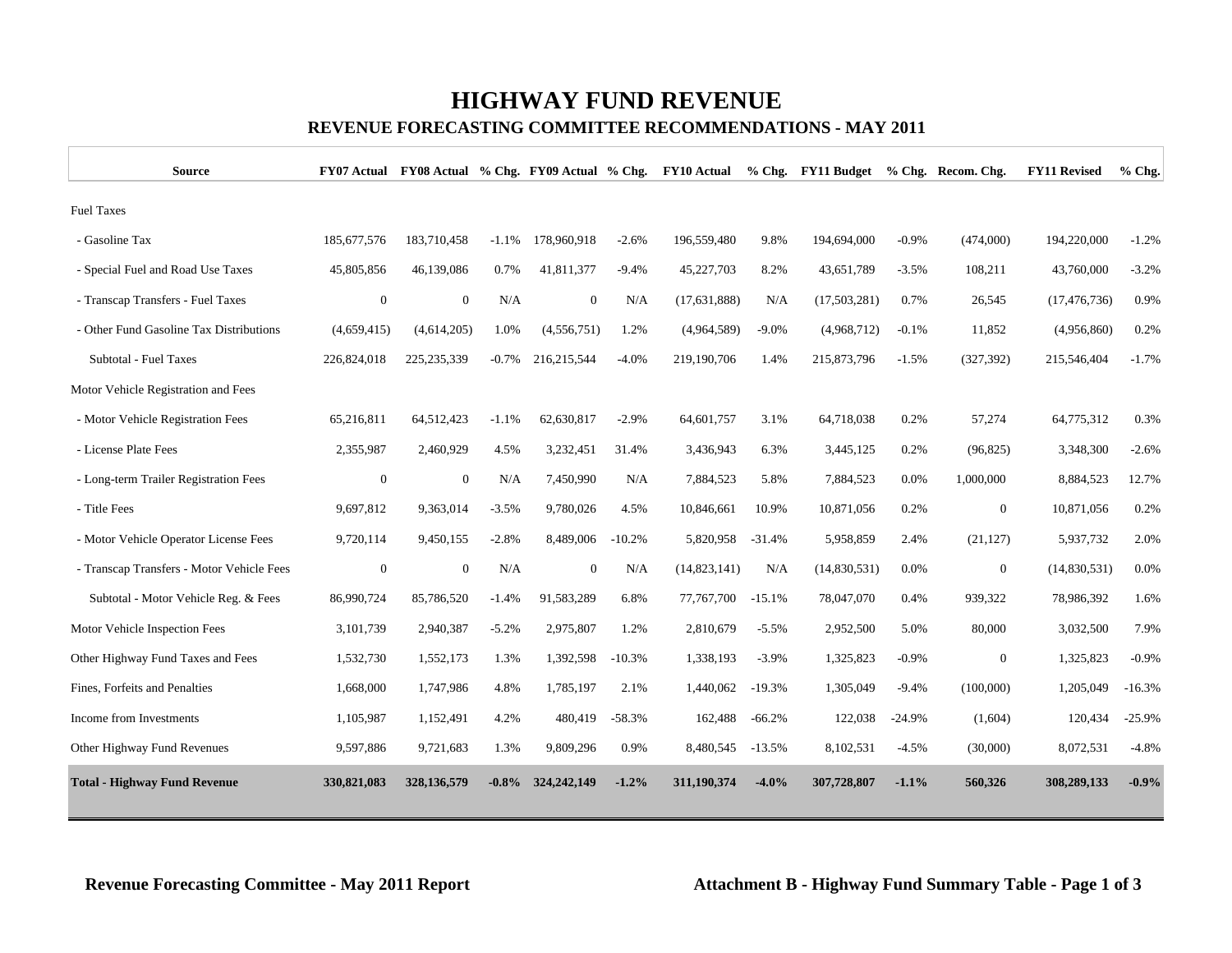# **HIGHWAY FUND REVENUE**

| <b>Source</b>                             | FY12 Budget  | $%$ Chg. | Recom. Chg.    | <b>FY12 Revised</b> | $%$ Chg. | FY13 Budget % Chg. |         | Recom. Chg.    | <b>FY13 Revised</b> | $%$ Chg. |
|-------------------------------------------|--------------|----------|----------------|---------------------|----------|--------------------|---------|----------------|---------------------|----------|
| <b>Fuel Taxes</b>                         |              |          |                |                     |          |                    |         |                |                     |          |
| - Gasoline Tax                            | 198,574,000  | 2.0%     | 36,000         | 198,610,000         | 2.3%     | 203,534,000        | 2.5%    | 1,216,000      | 204,750,000         | 3.1%     |
| - Special Fuel and Road Use Taxes         | 43,861,789   | 0.5%     | 498,211        | 44,360,000          | 1.4%     | 44,411,789         | 1.3%    | 1,118,211      | 45,530,000          | 2.6%     |
| - Transcap Transfers - Fuel Taxes         | (17,802,753) | 1.7%     | (39,999)       | (17, 842, 752)      | $-2.1%$  | (18,206,701)       | $-2.3%$ | (172, 785)     | (18, 379, 486)      | $-3.0%$  |
| - Other Fund Gasoline Tax Distributions   | (5,065,741)  | 2.0%     | (900)          | (5,066,641)         | $-2.2%$  | (5,189,775)        | $-2.4%$ | (30, 409)      | (5,220,184)         | $-3.0%$  |
| Subtotal - Fuel Taxes                     | 219,567,295  | 1.7%     | 493,312        | 220,060,607         | 2.1%     | 224,549,313        | 2.3%    | 2,131,017      | 226,680,330         | 3.0%     |
| Motor Vehicle Registration and Fees       |              |          |                |                     |          |                    |         |                |                     |          |
| - Motor Vehicle Registration Fees         | 64,748,662   | 0.0%     | 57,274         | 64,805,936          | 0.0%     | 64,748,662         | 0.0%    | 57,274         | 64,805,936          | 0.0%     |
| - License Plate Fees                      | 3,442,134    | $-0.1%$  | (96, 825)      | 3,345,309           | $-0.1%$  | 3,439,506          | $-0.1%$ | (96, 825)      | 3,342,681           | $-0.1%$  |
| - Long-term Trailer Registration Fees     | 7,884,523    | 0.0%     | 1,000,000      | 8,884,523           | 0.0%     | 7,884,523          | 0.0%    | 1,000,000      | 8,884,523           | 0.0%     |
| - Title Fees                              | 11,044,291   | 1.6%     | $\overline{0}$ | 11,044,291          | 1.6%     | 11,111,878         | 0.6%    | $\mathbf{0}$   | 11,111,878          | 0.6%     |
| - Motor Vehicle Operator License Fees     | 9,145,953    | 53.5%    | (21, 127)      | 9,124,826           | 53.7%    | 9,441,183          | 3.2%    | (21, 127)      | 9,420,056           | 3.2%     |
| - Transcap Transfers - Motor Vehicle Fees | (14,883,030) | $-0.4%$  | $\mathbf{0}$   | (14,883,030)        | $-0.4%$  | (14,903,510)       | $-0.1%$ | $\mathbf{0}$   | (14,903,510)        | $-0.1%$  |
| Subtotal - Motor Vehicle Reg. & Fees      | 81,382,533   | 4.3%     | 939,322        | 82,321,855          | 4.2%     | 81,722,242         | 0.4%    | 939,322        | 82,661,564          | 0.4%     |
| Motor Vehicle Inspection Fees             | 2,982,500    | 1.0%     | $\overline{0}$ | 2,982,500           | $-1.6%$  | 2,982,500          | 0.0%    | $\overline{0}$ | 2,982,500           | 0.0%     |
| Other Highway Fund Taxes and Fees         | 1,305,805    | $-1.5%$  | $\overline{0}$ | 1,305,805           | $-1.5%$  | 1,305,805          | 0.0%    | $\overline{0}$ | 1,305,805           | 0.0%     |
| Fines, Forfeits and Penalties             | 1,305,049    | 0.0%     | (100,000)      | 1,205,049           | 0.0%     | 1,305,049          | 0.0%    | (100,000)      | 1,205,049           | 0.0%     |
| Income from Investments                   | 94,531       | $-22.5%$ | (1,350)        | 93,181              | $-22.6%$ | 94,531             | 0.0%    | 294,068        | 388,599             | 317.0%   |
| Other Highway Fund Revenues               | 8,388,443    | 3.5%     | $\overline{0}$ | 8,388,443           | 3.9%     | 8,410,404          | 0.3%    | $\overline{0}$ | 8,410,404           | 0.3%     |
| <b>Total - Highway Fund Revenue</b>       | 315,026,156  | 2.4%     | 1,331,284      | 316,357,440         | 2.6%     | 320,369,844        | 1.7%    | 3,264,407      | 323,634,251         | 2.3%     |
| <b>Change in Biennial Totals</b>          |              |          |                |                     |          |                    |         | 4,595,691      |                     |          |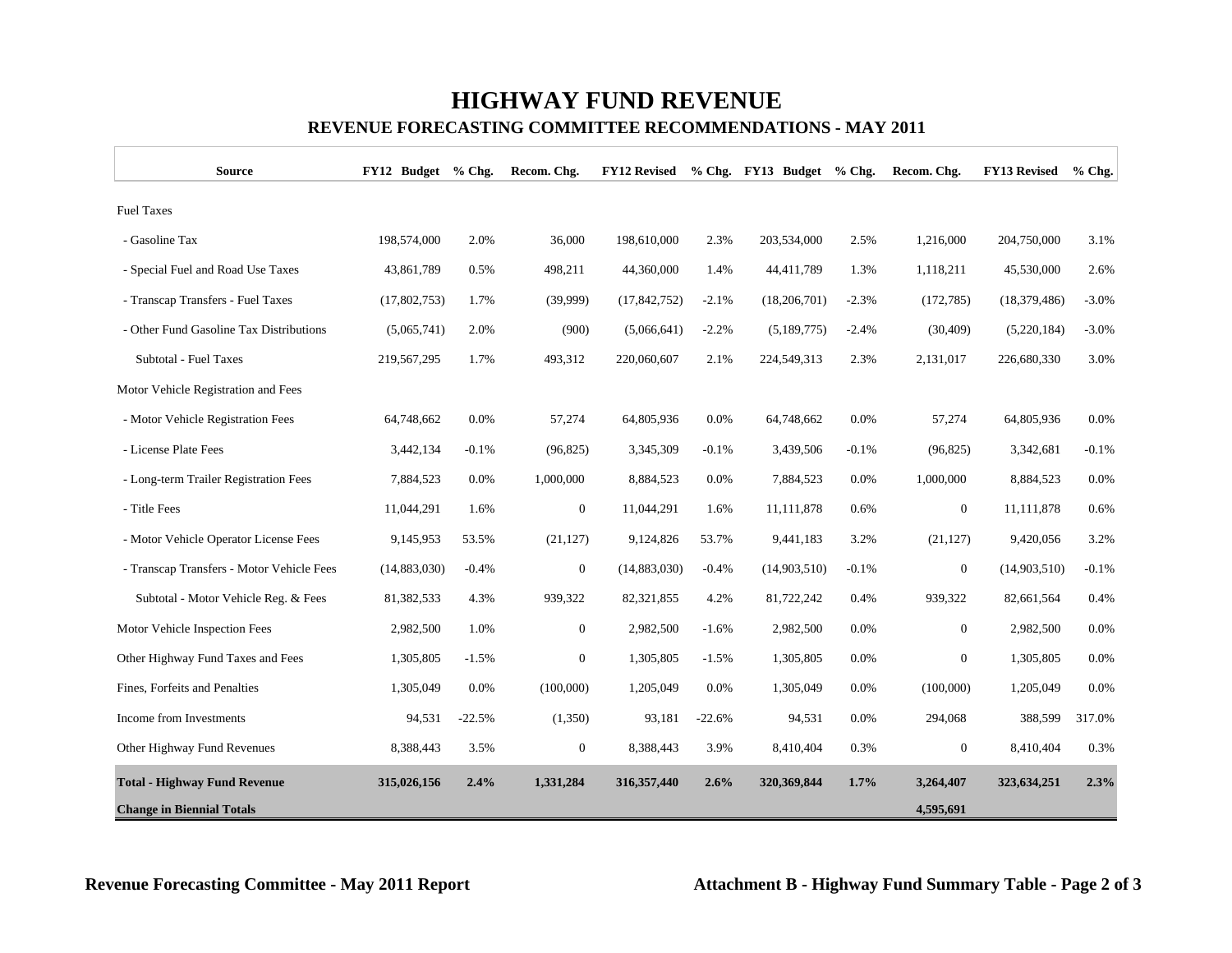# **HIGHWAY FUND REVENUE**

| <b>Source</b>                             | FY14 Projection % Chg. |         | Recom. Chg.      |                |         | FY14 Revised % Chg. FY15 Projection % Chg. |          | Recom. Chg.      | <b>FY15 Revised</b> | $%$ Chg. |
|-------------------------------------------|------------------------|---------|------------------|----------------|---------|--------------------------------------------|----------|------------------|---------------------|----------|
| <b>Fuel Taxes</b>                         |                        |         |                  |                |         |                                            |          |                  |                     |          |
| - Gasoline Tax                            | 210,224,000            | 3.3%    | 306,000          | 210,530,000    | 2.8%    | 217,314,000                                | 3.4%     | (1,544,000)      | 215,770,000         | 2.5%     |
| - Special Fuel and Road Use Taxes         | 45,481,789             | 2.4%    | 1,148,211        | 46,630,000     | 2.4%    | 46,351,789                                 | 1.9%     | 1,358,211        | 47,710,000          | 2.3%     |
| - Transcap Transfers - Fuel Taxes         | (18, 776, 154)         | 3.1%    | (108, 492)       | (18, 884, 646) | $-2.7%$ | (19,359,856)                               | $-3.1%$  | 11,038           | (19,348,818)        | $-2.5%$  |
| - Other Fund Gasoline Tax Distributions   | (5,357,072)            | 3.2%    | (7,652)          | (5,364,724)    | $-2.8%$ | (5,534,371)                                | $-3.3%$  | 38,609           | (5,495,762)         | $-2.4%$  |
| Subtotal - Fuel Taxes                     | 231,572,563            | 3.1%    | 1,338,067        | 232,910,630    | 2.7%    | 238,771,562                                | 3.1%     | (136, 142)       | 238,635,420         | 2.5%     |
| Motor Vehicle Registration and Fees       |                        |         |                  |                |         |                                            |          |                  |                     |          |
| - Motor Vehicle Registration Fees         | 64,748,662             | 0.0%    | 57,274           | 64,805,936     | 0.0%    | 64,748,662                                 | 0.0%     | 57,274           | 64,805,936          | 0.0%     |
| - License Plate Fees                      | 3,439,506              | 0.0%    | (96, 825)        | 3,342,681      | 0.0%    | 3,439,506                                  | 0.0%     | (96, 825)        | 3,342,681           | 0.0%     |
| - Long-term Trailer Registration Fees     | 7,884,523              | 0.0%    | 1,000,000        | 8,884,523      | 0.0%    | 7,884,523                                  | 0.0%     | 1,000,000        | 8,884,523           | 0.0%     |
| - Title Fees                              | 11,111,878             | 0.0%    | $\boldsymbol{0}$ | 11,111,878     | 0.0%    | 11,111,878                                 | 0.0%     | $\boldsymbol{0}$ | 11,111,878          | 0.0%     |
| - Motor Vehicle Operator License Fees     | 8,607,905              | $-8.8%$ | (21, 127)        | 8,586,778      | $-8.8%$ | 7,511,583                                  | $-12.7%$ | (21, 127)        | 7,490,456           | $-12.8%$ |
| - Transcap Transfers - Motor Vehicle Fees | (14,903,510)           | 0.0%    | $\boldsymbol{0}$ | (14,903,510)   | 0.0%    | (14,903,510)                               | 0.0%     | $\boldsymbol{0}$ | (14,903,510)        | 0.0%     |
| Subtotal - Motor Vehicle Reg. & Fees      | 80,888,964             | $-1.0%$ | 939,322          | 81,828,286     | $-1.0%$ | 79,792,642                                 | $-1.4%$  | 939,322          | 80,731,964          | $-1.3%$  |
| Motor Vehicle Inspection Fees             | 2,982,500              | 0.0%    | $\boldsymbol{0}$ | 2,982,500      | 0.0%    | 2,982,500                                  | 0.0%     | $\overline{0}$   | 2,982,500           | 0.0%     |
| Other Highway Fund Taxes and Fees         | 1,305,805              | 0.0%    | $\overline{0}$   | 1,305,805      | 0.0%    | 1,305,805                                  | 0.0%     | $\overline{0}$   | 1,305,805           | 0.0%     |
| Fines, Forfeits and Penalties             | 1,305,049              | 0.0%    | (100,000)        | 1,205,049      | 0.0%    | 1,305,049                                  | 0.0%     | (100,000)        | 1,205,049           | 0.0%     |
| Income from Investments                   | 448,013                | 373.9%  | 129,487          | 577,500        | 48.6%   | 448,013                                    | 0.0%     | 129,487          | 577,500             | 0.0%     |
| Other Highway Fund Revenues               | 8,382,964              | $-0.3%$ | $\overline{0}$   | 8,382,964      | $-0.3%$ | 8,424,124                                  | 0.5%     | $\overline{0}$   | 8,424,124           | 0.5%     |
| <b>Total - Highway Fund Revenue</b>       | 326,885,858            | 2.0%    | 2,306,876        | 329, 192, 734  | 1.7%    | 333,029,695                                | 1.9%     | 832,667          | 333,862,362         | 1.4%     |
| <b>Change in Biennial Totals</b>          |                        |         |                  |                |         |                                            |          | 3,139,543        |                     |          |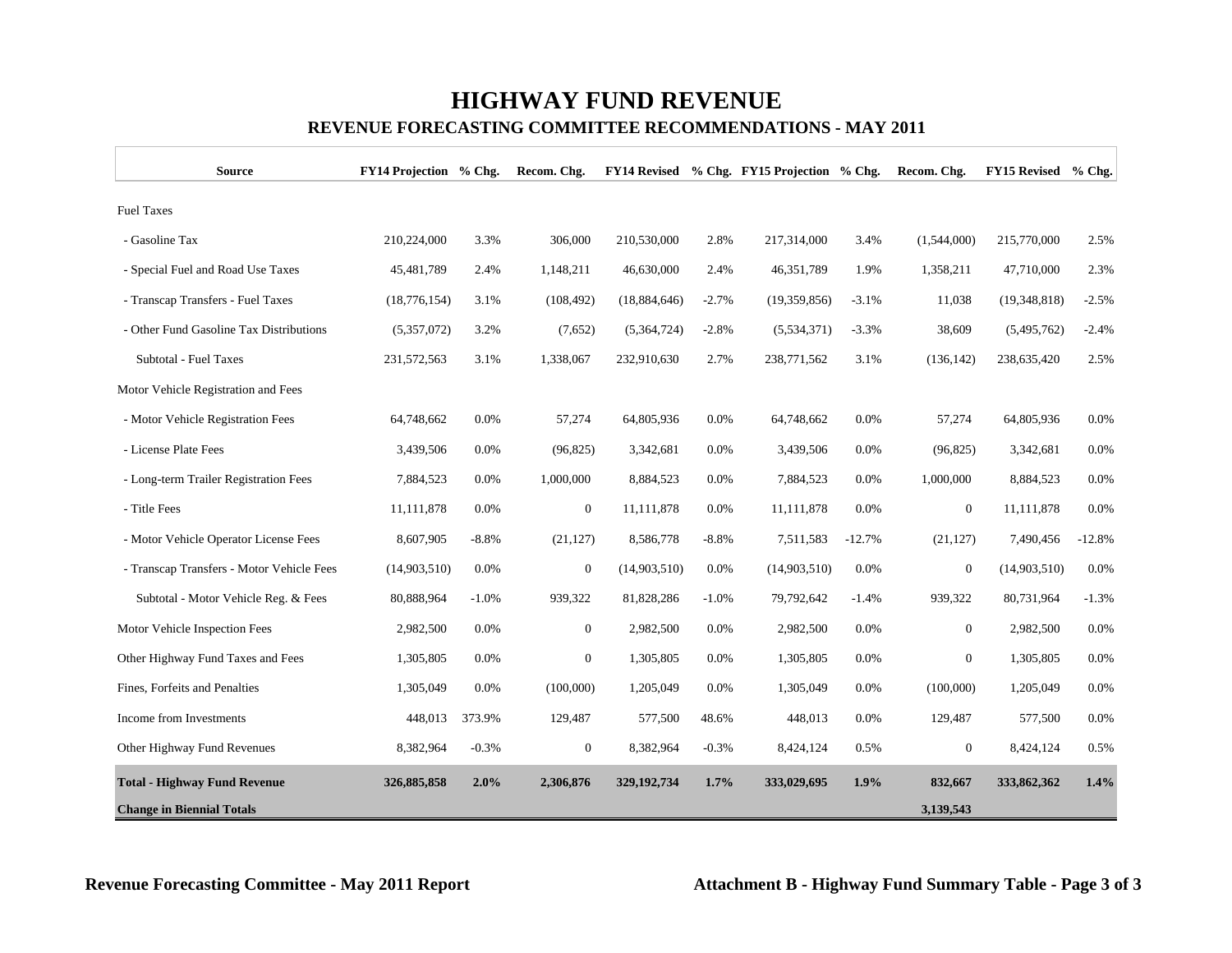# **FUND FOR A HEALTHY MAINE (FHM) REVENUE (TOBACCO SETTLEMENT REVENUE)**

### **REVENUE FORECASTING COMMITTEE RECOMMENDATIONS - MAY 2011**

| <b>Source</b>                                                 | <b>FY07 Actual</b> | <b>FY08 Actual</b> | $%$ Chg. | <b>FY09 Actual</b> | $%$ Chg.   | <b>FY10 Actual</b> | $%$ Chg. | <b>FY11 Budget</b> | $%$ Chg. | Recom. Chg.    | <b>FY11 Revised</b> | $%$ Chg. |
|---------------------------------------------------------------|--------------------|--------------------|----------|--------------------|------------|--------------------|----------|--------------------|----------|----------------|---------------------|----------|
| <b>Tobacco Settlement Payments:</b>                           |                    |                    |          |                    |            |                    |          |                    |          |                |                     |          |
| - Base Payments                                               | 47,113,687         | 47,679,747         | 1.2%     | 52,579,385         | 10.3%      | 43,756,453         | $-16.8%$ | 40,092,815         | $-8.4%$  | 1,391,897      | 41,484,712          | $-5.2%$  |
| - Strategic Contribution Payments                             | $\overline{0}$     | 10,539,443         | N/A      | 10,799,369         | 2.5%       | 9,375,838          | $-13.2%$ | 8,342,659          | $-11.0%$ | 201,988        | 8,544,647           | $-8.9\%$ |
| Racino Revenue *                                              | 3,538,805          | 3,735,774          | 5.6%     | 4,981,163          | 33.3%      | 4,500,000          | $-9.7\%$ | 4,500,000          | 0.0%     | $\mathbf{0}$   | 4,500,000           | $0.0\%$  |
| Income from Investments                                       | 297,803            | 64,695             | $-78.3%$ | 49,819             | $-23.0%$   | 20,511             | $-58.8%$ | 3,766              | $-81.6%$ | (1,779)        | 1,987               | $-90.3%$ |
| <b>Attorney General Reimbursements</b><br>and Other Income ** | 217                | 25,080             | N/A      | $\overline{0}$     | $-100.0\%$ | (92,660)           | N/A      | (145, 147)         | $-56.6%$ | $\overline{0}$ | (145, 147)          | $-56.6%$ |
| <b>Total - FHM Revenue</b>                                    | 50,950,512         | 62,044,739         | 21.8%    | 68,409,736         | $10.3\%$   | 57,560,142         | $-15.9%$ | 52,794,093         | $-8.3%$  | 1,592,106      | 54,386,199          | $-5.5\%$ |

\* Racino Revenue reflects that portion of the State's share of proceeds from slot machines at commercial race tracks designated for the Fund for a Healthy Maine. For fiscal years 2009-10, 2010-11, and 2011-12, PL 2009, c. 462, Pt. H. caps the proceeds transferred to the Fund for a Healthy Maine at \$4.5 million per year, with the balance transferred to the General Fund.

\*\* Beginning in FY10, this category reflects revenue transfers from the Fund for a Healthy Maine to General Fund undedicated revenue to offset revenue reductions from the implementation of PL 2007, c. 467, which limited the sale of certain flavored cigars and cigarettes beginning July 1, 2009.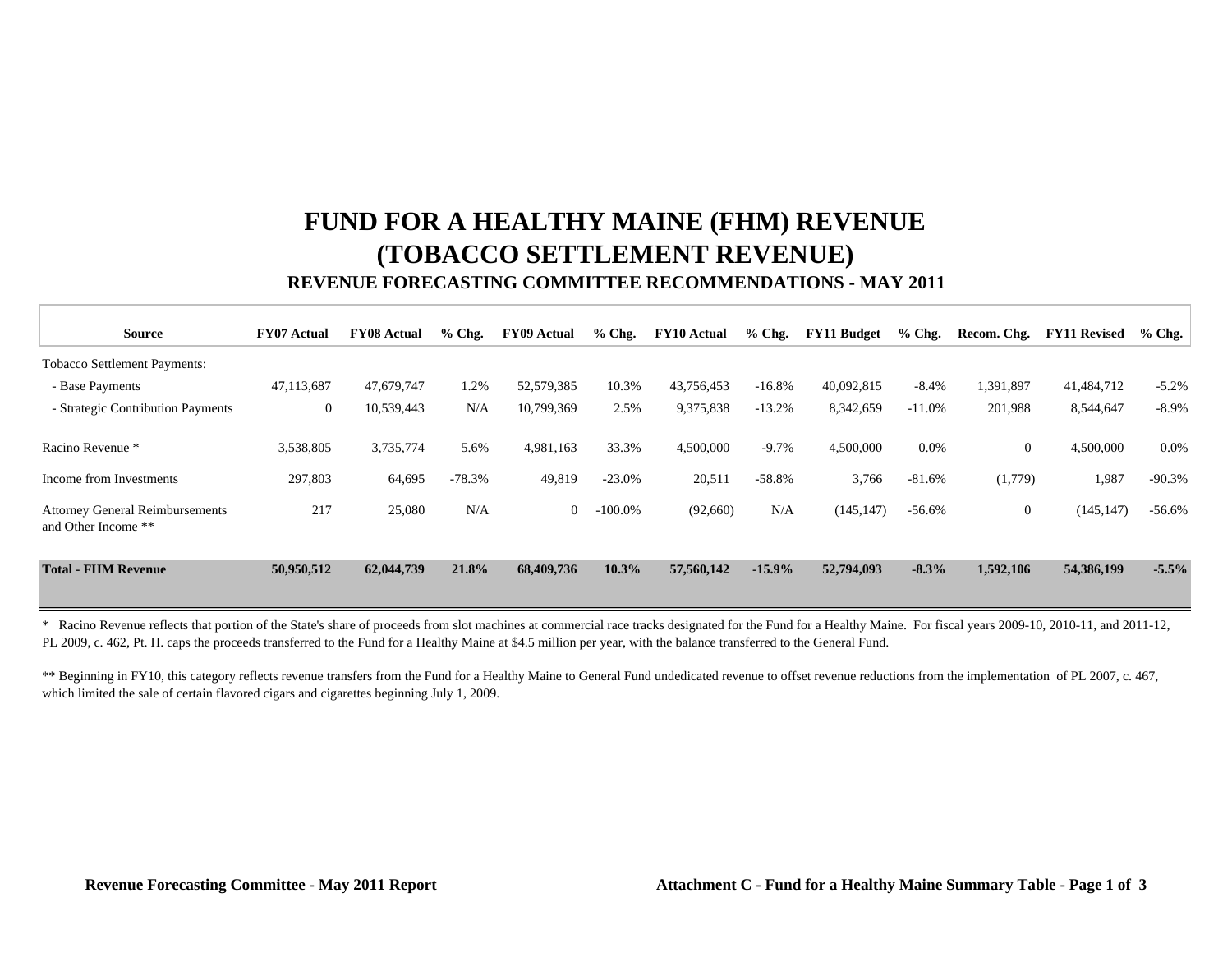# **FUND FOR A HEALTHY MAINE (FHM) REVENUE (TOBACCO SETTLEMENT REVENUE)**

### **REVENUE FORECASTING COMMITTEE RECOMMENDATIONS - MAY 2011**

| <b>Source</b>                                                 | <b>FY12 Budget</b> | % Chg.   | Recom. Chg.    | <b>FY12 Revised</b> | % Chg.   | <b>FY13 Budget</b> | $%$ Chg. | Recom. Chg.    | <b>FY13 Revised</b> | $%$ Chg. |
|---------------------------------------------------------------|--------------------|----------|----------------|---------------------|----------|--------------------|----------|----------------|---------------------|----------|
| <b>Tobacco Settlement Payments:</b>                           |                    |          |                |                     |          |                    |          |                |                     |          |
| - Base Payments                                               | 40,656,099         | 1.4%     | $\mathbf{0}$   | 40.656.099          | $-2.0%$  | 40,678,468         | 0.1%     | $\mathbf{0}$   | 40,678,468          | 0.1%     |
| - Strategic Contribution Payments                             | 8,460,640          | 1.4%     | $\overline{0}$ | 8,460,640           | $-1.0\%$ | 8,467,725          | 0.1%     | $\overline{0}$ | 8,467,725           | 0.1%     |
| Racino Revenue *                                              | 4,500,000          | 0.0%     | $\overline{0}$ | 4,500,000           | 0.0%     | 5,601,895          | 24.5%    | (251, 249)     | 5,350,646           | 18.9%    |
| Income from Investments                                       | 4,175              | 10.9%    | 2,336          | 6,511               | 227.7%   | 8,834              | 111.6%   | 12,905         | 21,739              | 233.9%   |
| <b>Attorney General Reimbursements</b><br>and Other Income ** | (161,786)          | $-11.5%$ | $\overline{0}$ | (161,786)           | $-11.5%$ | (164, 751)         | $-1.8%$  | $\mathbf{0}$   | (164, 751)          | $-1.8%$  |
| <b>Total - FHM Revenue</b>                                    | 53,459,128         | 1.3%     | 2,336          | 53,461,464          | $-1.7%$  | 54,592,171         | 2.1%     | (238, 344)     | 54,353,827          | 1.7%     |
| <b>Change in Biennial Totals</b>                              |                    |          |                |                     |          |                    |          | (236,008)      |                     |          |

\* Racino Revenue reflects that portion of the State's share of proceeds from slot machines at commercial race tracks designated for the Fund for a Healthy Maine. For fiscal years 2009-10, 2010-11, and 2011- 12, PL 2009, c. 462, Pt. H. caps the proceeds transferred to the Fund for a Healthy Maine at \$4.5 million per year, with the balance transferred to the General Fund.

\*\* Beginning in FY10, this category reflects revenue transfers from the Fund for a Healthy Maine to General Fund undedicated revenue to offset revenue reductions from the implementation of PL 2007, c. 467, which limited the sale of certain flavored cigars and cigarettes beginning July 1, 2009.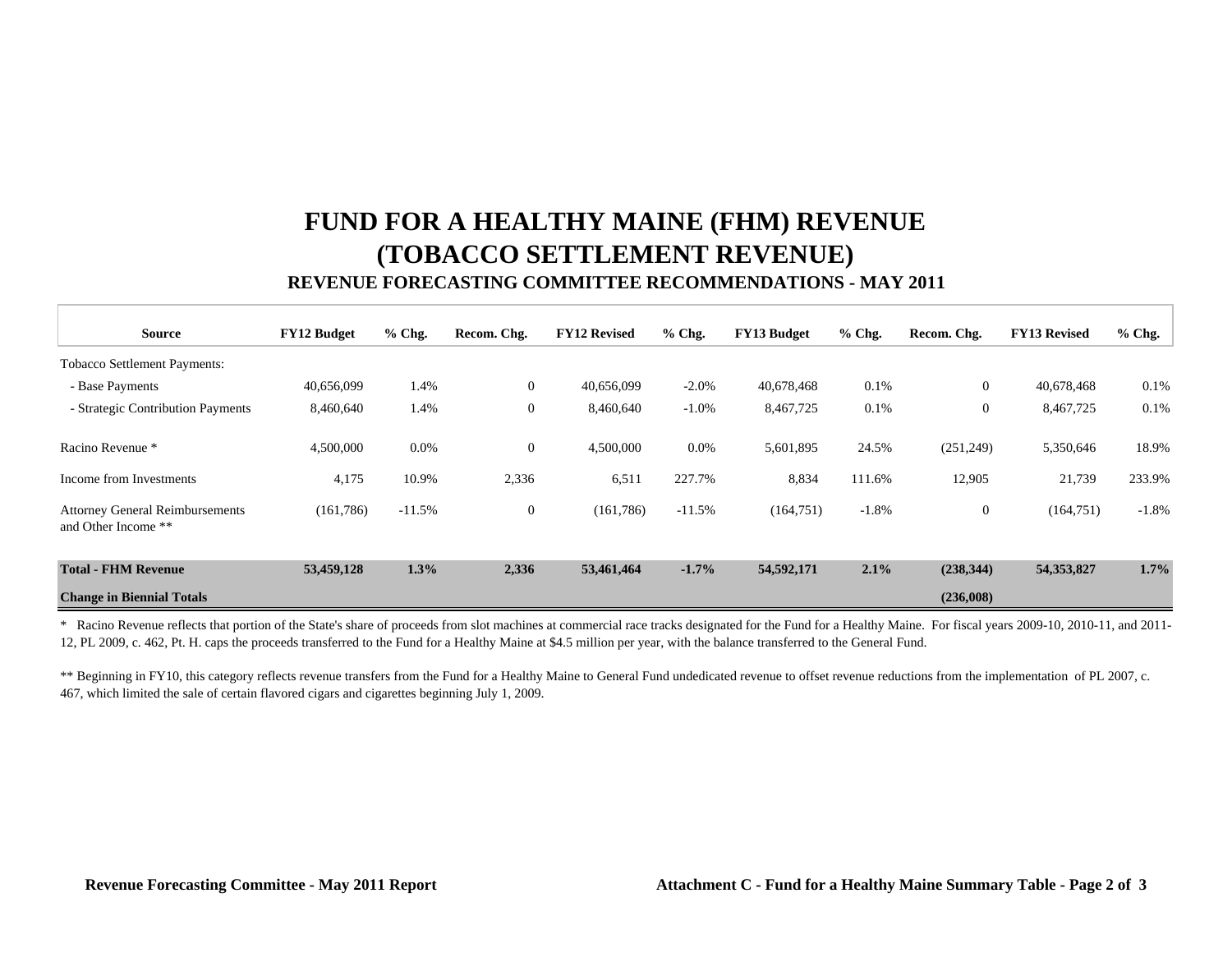# **FUND FOR A HEALTHY MAINE (FHM) REVENUE (TOBACCO SETTLEMENT REVENUE)**

### **REVENUE FORECASTING COMMITTEE RECOMMENDATIONS - MAY 2011**

| <b>Source</b>                                                 | <b>FY14 Projection</b> | $%$ Chg. | Recom. Chg.      | <b>FY14 Revised</b> | $%$ Chg. | <b>FY15 Projection</b> | $%$ Chg. | Recom. Chg.    | <b>FY15 Revised</b> | $%$ Chg. |
|---------------------------------------------------------------|------------------------|----------|------------------|---------------------|----------|------------------------|----------|----------------|---------------------|----------|
| Tobacco Settlement Payments:                                  |                        |          |                  |                     |          |                        |          |                |                     |          |
| - Base Payments                                               | 46,373,513             | 14.0%    | $\boldsymbol{0}$ | 46,373,513          | 14.0%    | 45,870,270             | $-1.1%$  | $\overline{0}$ | 45,870,270          | $-1.1\%$ |
| - Strategic Contribution Payments                             | 8,474,817              | 0.1%     | $\boldsymbol{0}$ | 8,474,817           | 0.1%     | 8,481,914              | 0.1%     | $\mathbf{0}$   | 8,481,914           | 0.1%     |
| Racino Revenue *                                              | 5,769,952              | 3.0%     | (258, 786)       | 5,511,166           | 3.0%     | 5,943,051              | 3.0%     | (266, 550)     | 5,676,501           | 3.0%     |
| Income from Investments                                       | 22,512                 | 154.8%   | 1,590            | 24,102              | 10.9%    | 22,512                 | $0.0\%$  | 1,590          | 24,102              | $0.0\%$  |
| <b>Attorney General Reimbursements</b><br>and Other Income ** | (167, 956)             | $-1.9%$  | $\boldsymbol{0}$ | (167, 956)          | $-1.9%$  | (171, 315)             | $-2.0\%$ | $\overline{0}$ | (171, 315)          | $-2.0\%$ |
| <b>Total - FHM Revenue</b>                                    | 60,472,838             | 10.8%    | (257,196)        | 60,215,642          | 10.8%    | 60,146,432             | $-0.5%$  | (264,960)      | 59,881,472          | $-0.6\%$ |
|                                                               |                        |          |                  |                     |          |                        |          | (522, 156)     |                     |          |

\* Racino Revenue reflects that portion of the State's share of proceeds from slot machines at commercial race tracks designated for the Fund for a Healthy Maine. For fiscal years 2009-10, 2010-11, and 2011-12, PL 2009, c. 462, Pt. H. caps the proceeds transferred to the Fund for a Healthy Maine at \$4.5 million per year, with the balance transferred to the General Fund.

\*\* Beginning in FY10, this category reflects revenue transfers from the Fund for a Healthy Maine to General Fund undedicated revenue to offset revenue reductions from the implementation of PL 2007, c. 467, which limited the sale of certain flavored cigars and cigarettes beginning July 1, 2009.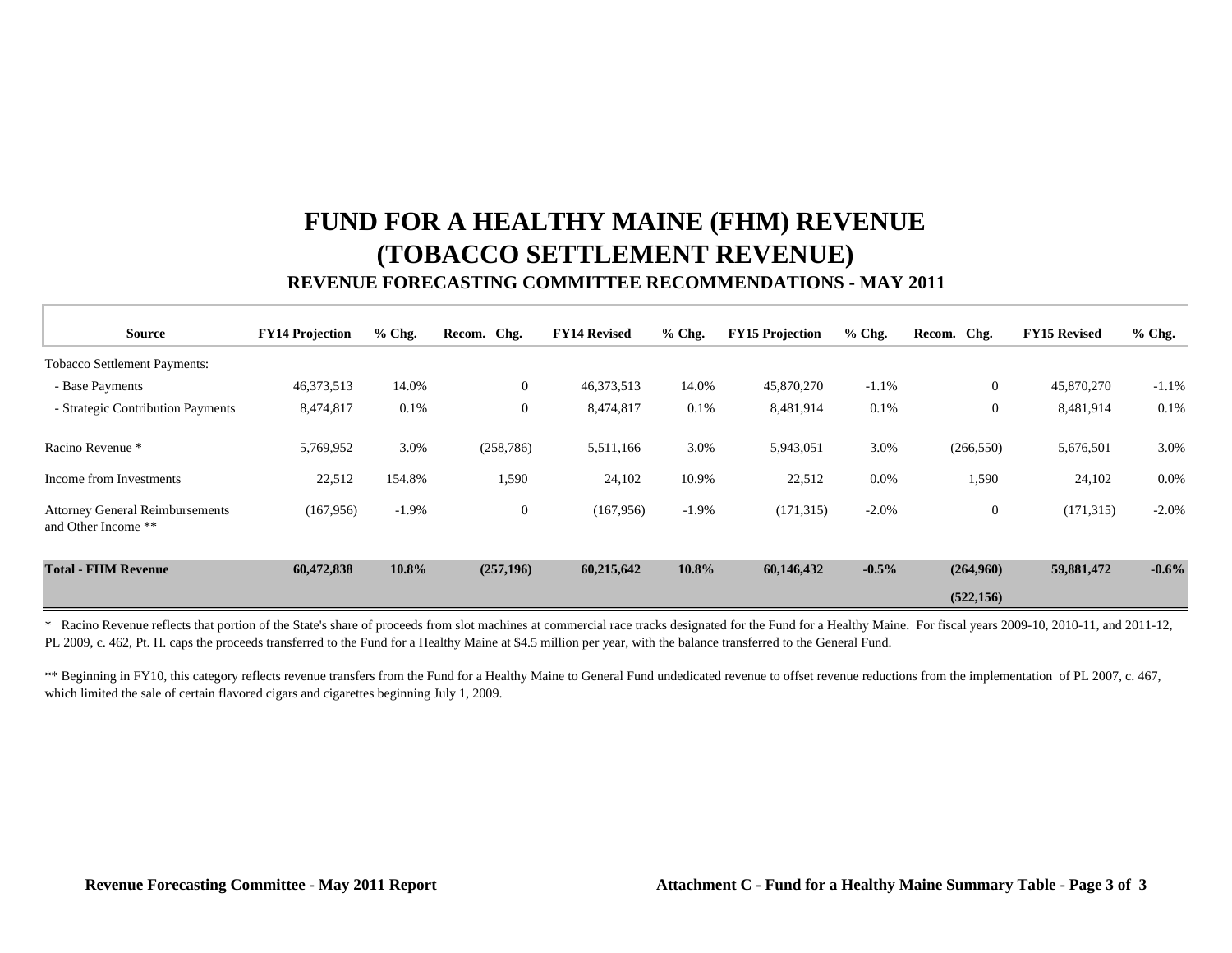### **MEDICAID/MAINECARE DEDICATED REVENUE TAXES REVENUE FORECASTING COMMITTEE RECOMMENDATIONS - MAY 2011**

| <b>Source</b>                                                          | <b>FY07 Actual</b> | <b>FY08 Actual</b> |         | % Chg. FY09 Actual | $%$ Chg. | <b>FY10 Actual</b> | $%$ Chg. | <b>FY11 Budget</b> | $%$ Chg. | Recom. Chg.  | <b>FY11 Revised</b> | $%$ Chg. |
|------------------------------------------------------------------------|--------------------|--------------------|---------|--------------------|----------|--------------------|----------|--------------------|----------|--------------|---------------------|----------|
| Nursing Facility Tax*                                                  | 30,061,513         | 31, 343, 582       | 4.3%    | 28,777,390         | $-8.2%$  | 32,403,540         | 12.6%    | 32,403,540         | 0.0%     | (1,520,750)  | 30,882,790          | 2.4%     |
| Residential Treatment Facility (ICFs/MR)<br>$\text{Tax*}$              | 1,880,205          | 1,819,275          | $-3.2%$ | 1,572,670          | $-13.6%$ | 1,859,374          | 18.2%    | 1,859,374          | 0.0%     | (79, 575)    | 1,779,799           | 14.6%    |
| Hospital Tax **                                                        | 59,807,056         | 60,515,510         | 1.2%    | 69,958,821         | 15.6%    | 70,140,794         | 0.3%     | 81,386,215         | 16.0%    | $\mathbf{0}$ | 81,386,215          | 16.2%    |
| Service Provider Tax - Private Non-<br>Medical Institutions (PNMIs)*** | 33,955,412         | 36,494,882         | 7.5%    | 37,720,482         | 3.4%     | 35,609,109         | $-5.6%$  | 35,609,109         | 0.0%     | (1,779,844)  | 33,829,265          | $-7.5%$  |
| <b>Total - Health Care Provider Taxes</b>                              | 125,704,185        | 130,173,249        | 3.6%    | 138,029,363        | $6.0\%$  | 140,012,817        | $1.4\%$  | 151,258,238        | $8.0\%$  | (3,380,169)  | 147,878,069         | $6.9\%$  |

\* The nursing facility and residential treatment facility tax rates were decreased in PL 2007, c. 539, Part X from 6.0% to 5.5% beginning in FY09 consistent with federal law.

\*\* The hospital tax base year was modified again in PL 2007, c. 545, to hospital fiscal years ending during calendar year 2006 beginning in FY 09; and again in PL 2009, c. 571 to hospital fiscal years ending during calendar year 2008 beginning in FY 11.

\*\*\* The MaineCare service provider tax was expanded in FY06 to include: community support services (effective 6/29/05), day habilitation services (effective 7/1/05), personal support services (effective 7/1/05) and residential training services (effective 7/1/05).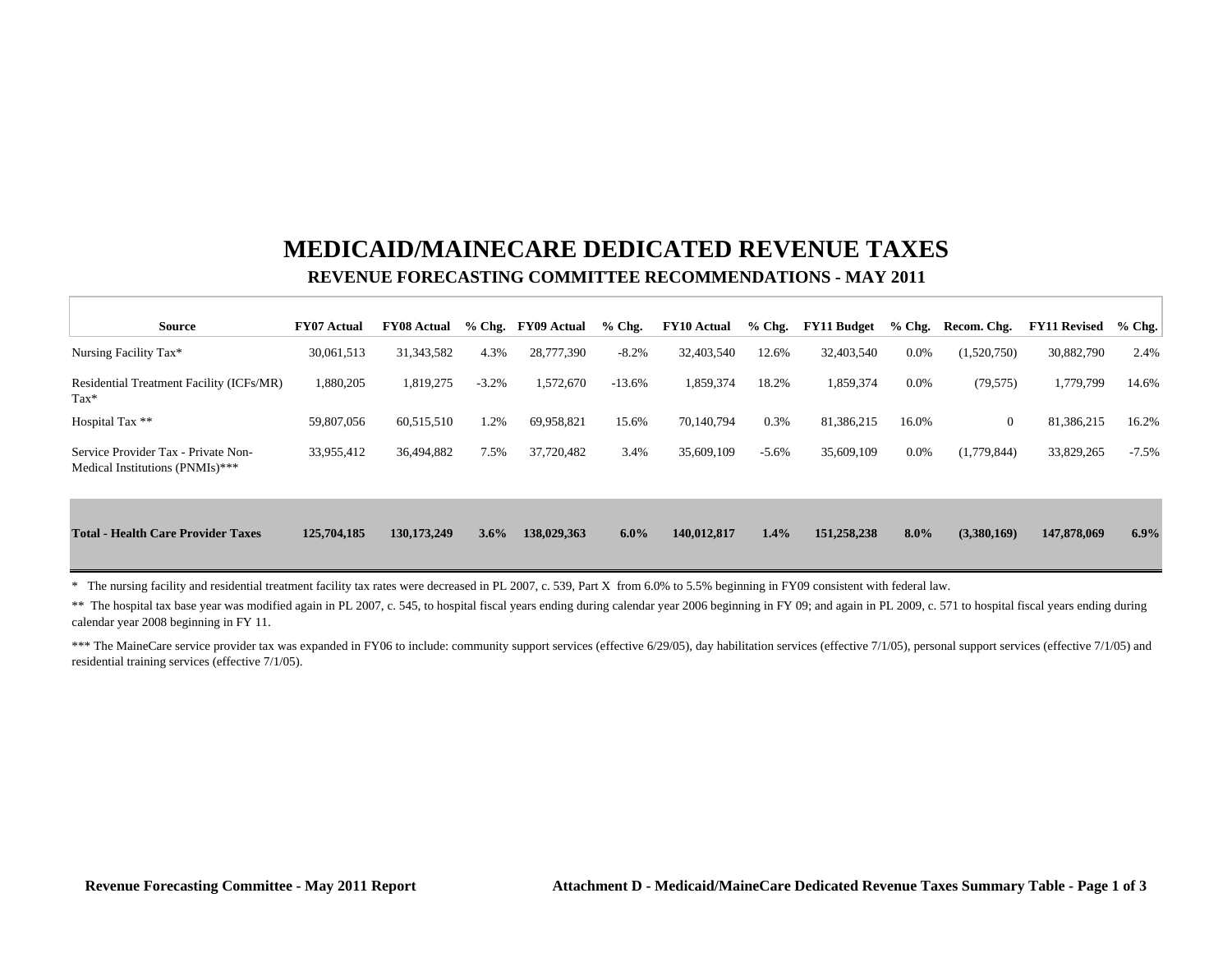### **MEDICAID/MAINECARE DEDICATED REVENUE TAXES REVENUE FORECASTING COMMITTEE RECOMMENDATIONS - MAY 2011**

| <b>Source</b>                                                      | <b>FY12 Budget</b> | $%$ Chg. | Recom. Chg.  | <b>FY12 Revised</b> | $%$ Chg. | <b>FY13 Budget</b> | $%$ Chg. | Recom. Chg.      | <b>FY13 Revised</b> | $%$ Chg. |
|--------------------------------------------------------------------|--------------------|----------|--------------|---------------------|----------|--------------------|----------|------------------|---------------------|----------|
| Nursing Facility Tax                                               | 32,403,540         | $0.0\%$  | $\mathbf{0}$ | 32,403,540          | 4.9%     | 32,403,540         | 0.0%     | $\boldsymbol{0}$ | 32,403,540          | 0.0%     |
| Residential Treatment Facility (ICFs/MR)<br>Tax                    | 1,859,374          | $0.0\%$  | $\mathbf{0}$ | 1,859,374           | 4.5%     | 1,859,374          | $0.0\%$  | $\mathbf{0}$     | 1,859,374           | 0.0%     |
| Hospital Tax **                                                    | 81,386,215         | $0.0\%$  | $\mathbf{0}$ | 81,386,215          | 0.0%     | 81,386,215         | $0.0\%$  | $\boldsymbol{0}$ | 81,386,215          | 0.0%     |
| Service Provider Tax - Private Non-Medical<br>Institutions (PNMIs) | 35,609,109         | $0.0\%$  | $\mathbf{0}$ | 35,609,109          | 5.3%     | 35,609,109         | 0.0%     | $\boldsymbol{0}$ | 35,609,109          | 0.0%     |
|                                                                    |                    |          |              |                     |          |                    |          |                  |                     |          |
| <b>Total - Health Care Provider Taxes</b>                          | 151,258,238        | $0.0\%$  | $\mathbf{0}$ | 151,258,238         | 2.3%     | 151,258,238        | $0.0\%$  | $\bf{0}$         | 151,258,238         | $0.0\%$  |
| <b>Change in Biennial Totals</b>                                   |                    |          |              |                     |          |                    |          | $\bf{0}$         |                     |          |

\*\* The hospital tax base year was modified again in PL 2007, c. 545, to hospital fiscal years ending during calendar year 2006 beginning in FY 09; and again in PL 2009, c. 571 to hospital fiscal years ending during calendar year 2008 beginning in FY 11.